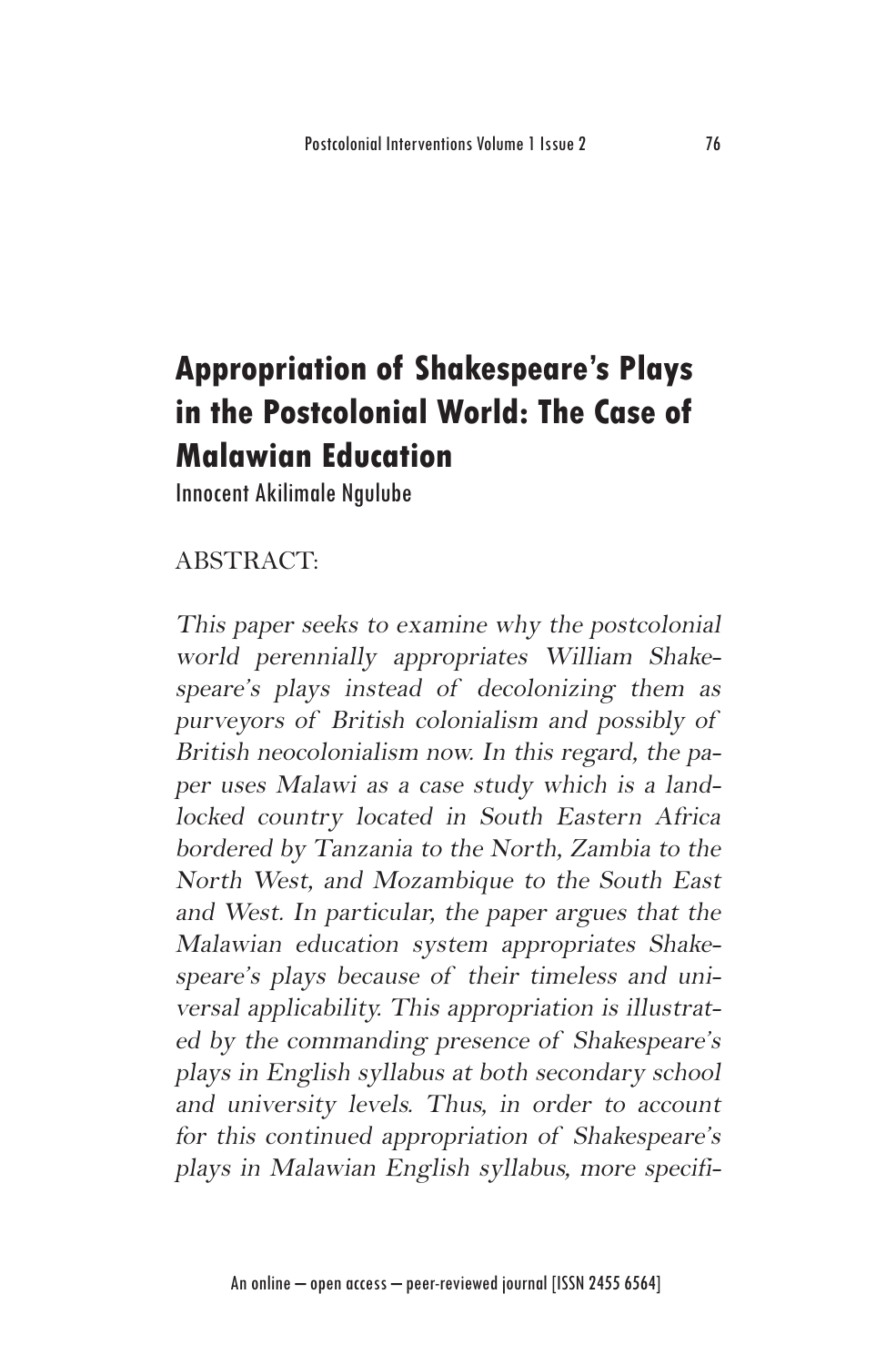cally the study of Literature in English, the paper employs neoclassical literary criticism with a leaning on Samuel Johnson's treatise on Shakespeare's universality and postcolonial justifications for such universality. The paper starts by foregrounding the colonial use of Shakespeare's plays and its attendant critique. The paper then explores neoclassical and postcolonial justifications for the universal appropriation of Shakespeare's plays before putting the Malawian English syllabus into context. Finally, the paper teases out socio-political ramifications of appropriating Shakespeare's plays in Malawian education since the attainment of independence in 1964.

Keywords: appropriation, William Shakespeare, decolonization, postcolonial world, universality

### Introduction

This essay examines the appropriation of William Shakespeare's plays in the postcolonial world. Appropriation, according to Bill Ashcroft, Gareth Griffiths and Helen Tiffin, "describes the ways in which post-colonial societies take over those aspects of the imperial culture…that may be of use to them in articulating their own social and cultural identities" (15). Thus, the essay seeks to interrogate why postcolonial societies perennially appropriate Shakespeare's plays when these plays are not only anachronisms but also vestiges of British colonialism. The essay argues that postcolonial so-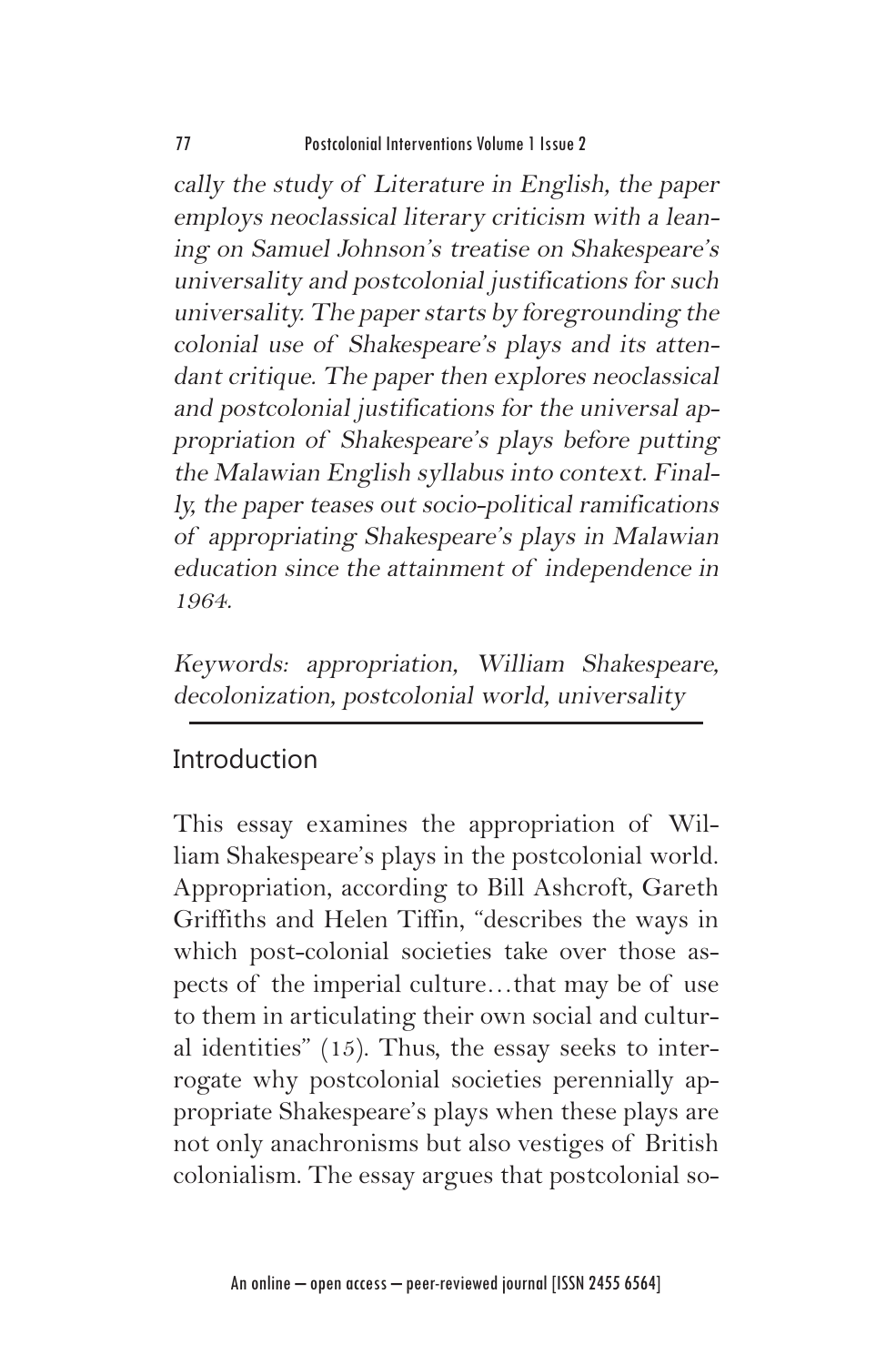cieties perennially appropriate Shakespeare's plays because of their timeless and universal applicability, particularly in terms of themes and characters.

The significance of Shakespeare's plays is that they are not so much objects of popular culture as they constitute core texts in most postcolonial English syllabi. It is against this backdrop that this essay employs a case-study methodology which examines the continuous appropriation of Shakespeare's plays in Malawian English syllabus. To this end, the essay will examine pedagogical objectives behind the appropriation of Shakespeare's plays at secondary school level and university level. At secondary school level, the essay will examine the successive appropriations of The Merchant of Venice, Macbeth, Julius Caesar and Romeo and Juliet while at university level the essay will examine the appropriation of Julius Caesar, Macbeth, Hamlet, Othello, King Lear and Romeo and Juliet in the Department of English at Chancellor College, the largest constituent college of the University of Malawi.

#### Shakespeare's Plays and British Colonialism

The perennial appropriation of Shakespeare's plays in the postcolonial world cannot be meaningfully examined outside the context of British colonialism because these plays and British colonialism emerged coincidentally. Indeed, Ania Loomba and Martin Orkin reveal that "Shakespeare lived and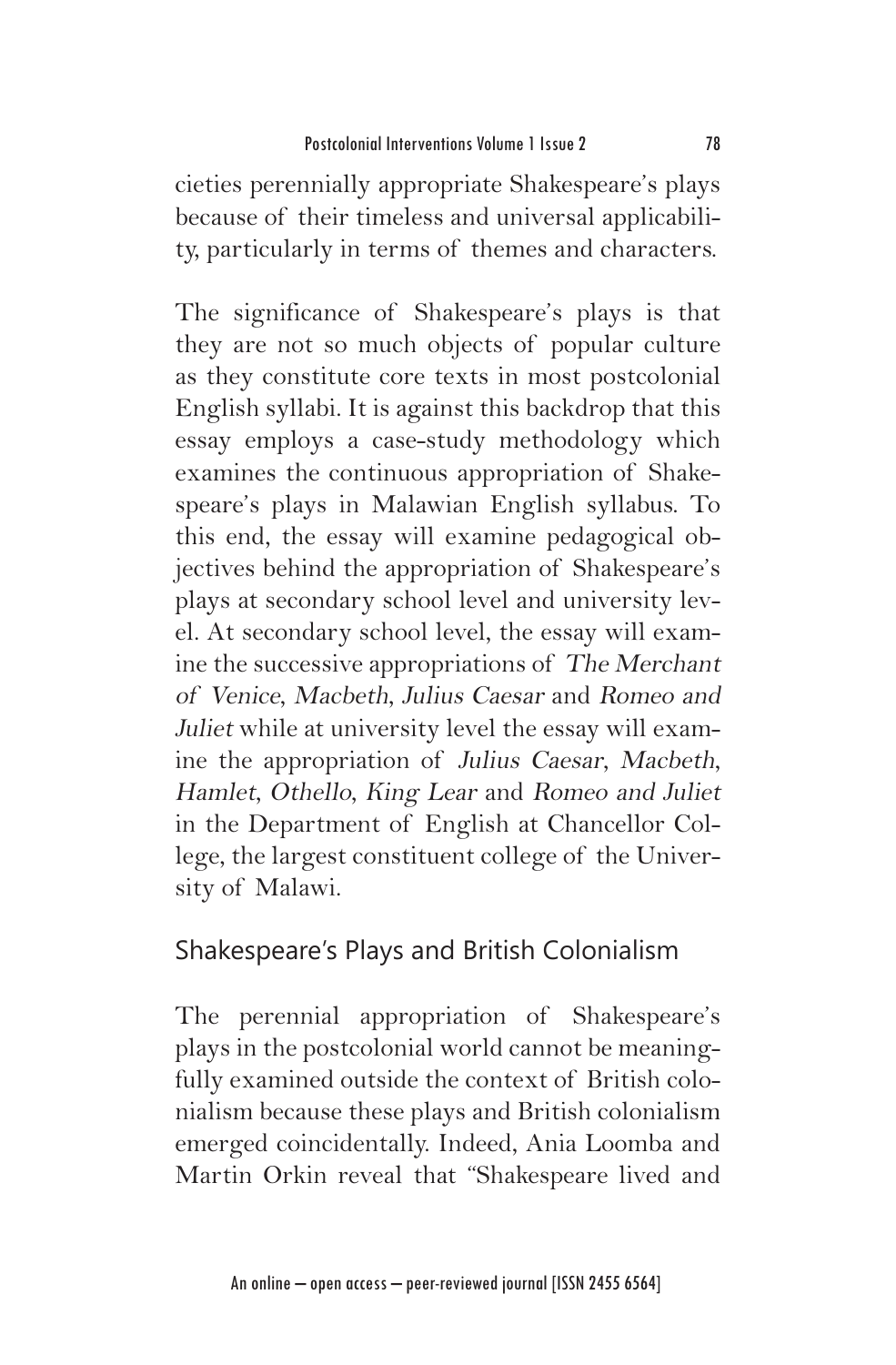wrote at a time when English mercantile and colonial enterprises were just germinating" (1). Again, Michael Dobson reveals that after Shakespeare's death in 1616, his promotion "as both symbol and exemplar of British national identity which began in earnest with the Patriots in the 1730s…reached its climax at Garrick's<sup>1</sup> Jubilee in 1769" (185). This fateful intertwining of Shakespeare's life and death with British national identity explains why the colonial machinery readily found his plays handy not only for economic profiteering but also for imposition of British culture on colonized subjects. In fact, Loomba and Orkin further reveal that "colonial masters imposed their value system through Shakespeare" (7). More importantly, Loomba and Orkin locate the imposition of colonial values through Shakespeare in education and administration as follows:

…colonial educationists and administrators used Shakespeare to reinforce cultural and racial hierarchies. Shakespeare was made to perform such ideological work both by interpreting his plays in highly conservative ways (so that they were seen as endorsing existing racial, gender and other hierarchies, never as questioning or destabilizing them) and by constructing him as one of the best, if not 'the best' writer in the whole world (1).

This revelation highlights the deliberate abuse of Shakespeare's plays on the one hand and the sub-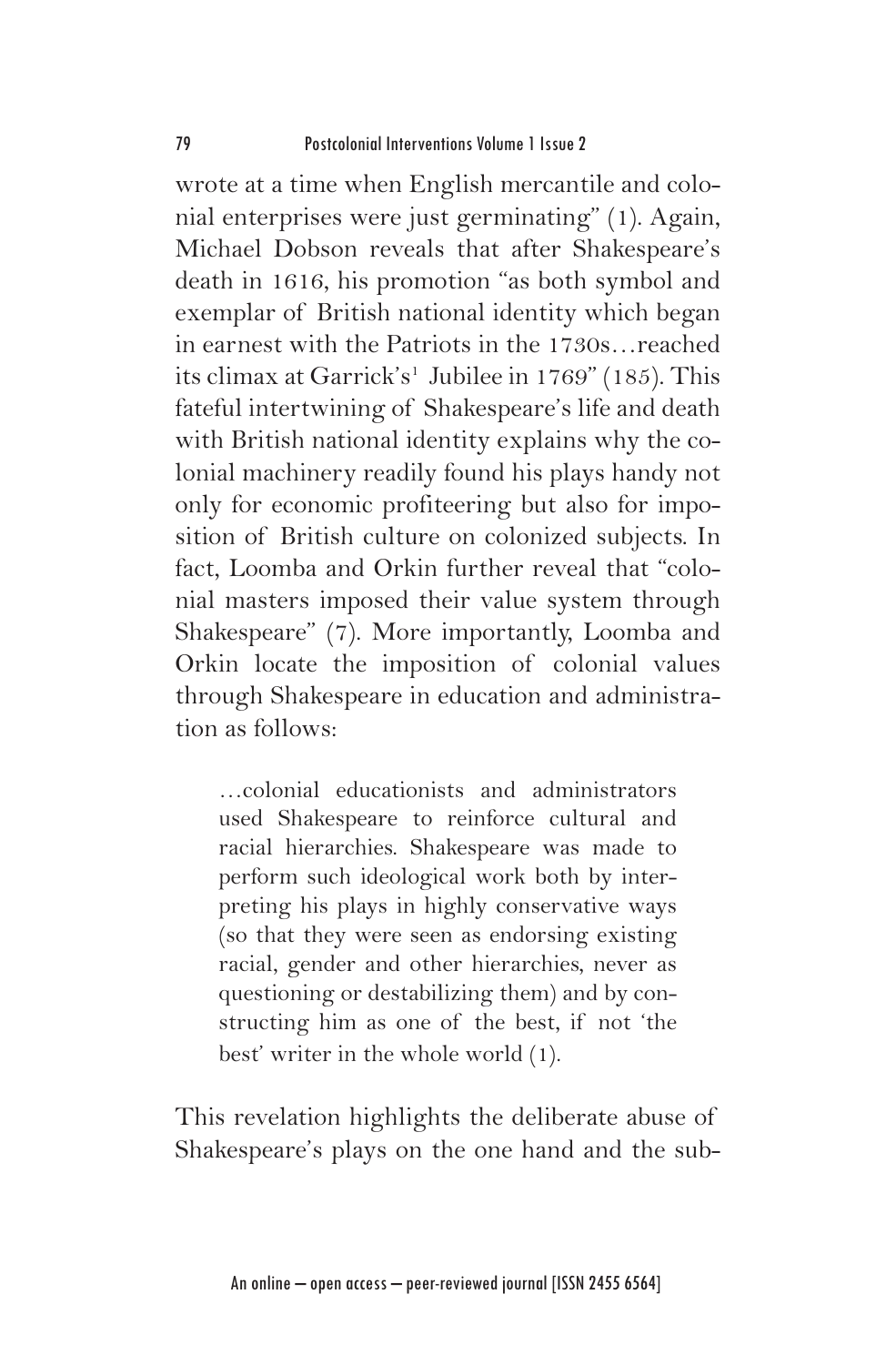terfuge of dominating colonized peoples through an opportunistic valorization of Shakespeare's genius on the other hand. However, by using Shakespeare's plays and his lionized renown to impose colonial culture over colonized cultures, the British establishment exhibited what Jacques Derrida describes as logocentrism and metaphysics of presence which denote "the exigent, powerful, systematic, and irrepressible desire for a [transcendental] signified" (49). In other words, the reinforcement of cultural and racial hierarchies through Shakespeare's plays manifested a systematic and irrepressible desire to subsume colonized cultures under British culture which supposedly dwarfed and surpassed them all as illustrated in the violent hierarchy of British culture over colonized cultures.

In the introduction to Native Shakespeares: Indigenous Appropriations on a Global Stage, Craig Dionne and Parmita Kapadia give credence to such damning revelations of Shakespeare's colonial abuse. In it, Dionne and Kapadia acknowledge that Shakespeare "was ceremoniously installed by Garrick in 1769 as the national poet of England and his work…taught and performed thereafter in England and her colonies as the unifying art of a civilizing culture" (2). However, that British colonialism was a civilizing mission in disguise is an unpalatable yet inescapable truism since the use of Shakespeare's plays as cover-ups only exposed the entire colonial sleight of hand. Revealingly therefore, John Elsom acknowledges that "Shakespeare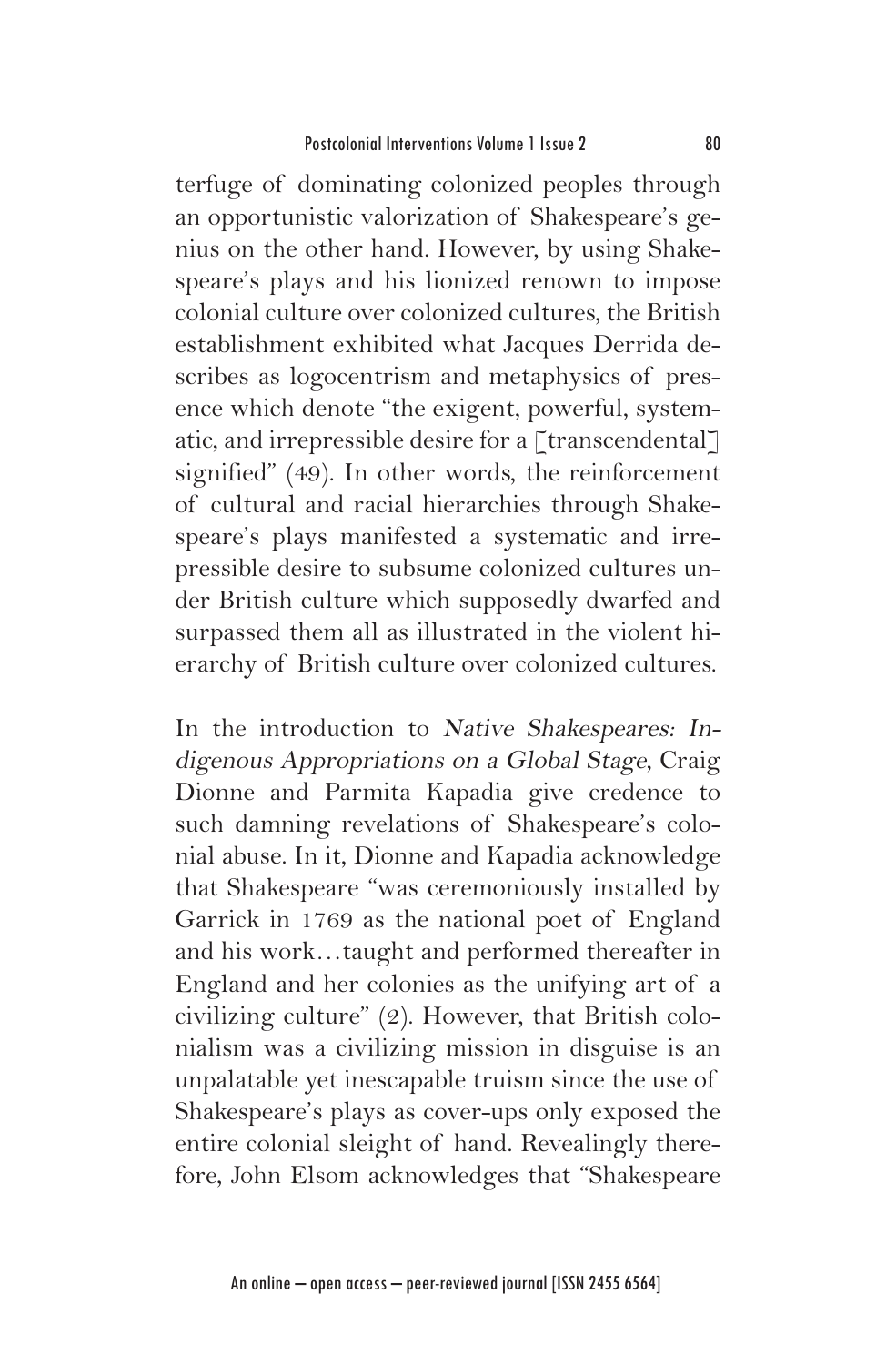is home to those who want to sink their teeth into the very meat of British culture" (2). That is to say, apart from other purveyors of British colonialism, Shakespeare's plays most efficaciously facilitated the internalization of British culture to its core.

At any rate, the colonial abuse of Shakespeare's plays complicates their appropriation. This is because the process of appropriation itself is deceptively double-edged. Thomas Cartelli affirms that appropriation "is not the one-way street some might like it to be; even self-constituted…linguistic or cultural usurpation may be sucked into the vortex of Shakespearean unconscious and made subject to a colonization of the mind" (17). In other words, the appropriation of Shakespeare's plays is by no means a seamless process as it is fraught with the veiled risk of having the appropriator's mind subliminally colonized or neo-colonized. That is to say, without realizing it, the appropriator of Shakespeare's plays runs the risk of perpetuating British neocolonialism as an offshoot of British colonialism.

# African Critique of Shakespeare's Plays as Purveyors of British Colonialism

The enduring potential of abusing Shakespeare's plays for British hegemonic ends continues to attract appropriation debates across intellectual echelons. Craig Dionne and Parmita Kapadia confirm that "There has been, in the last 10 years, an explo-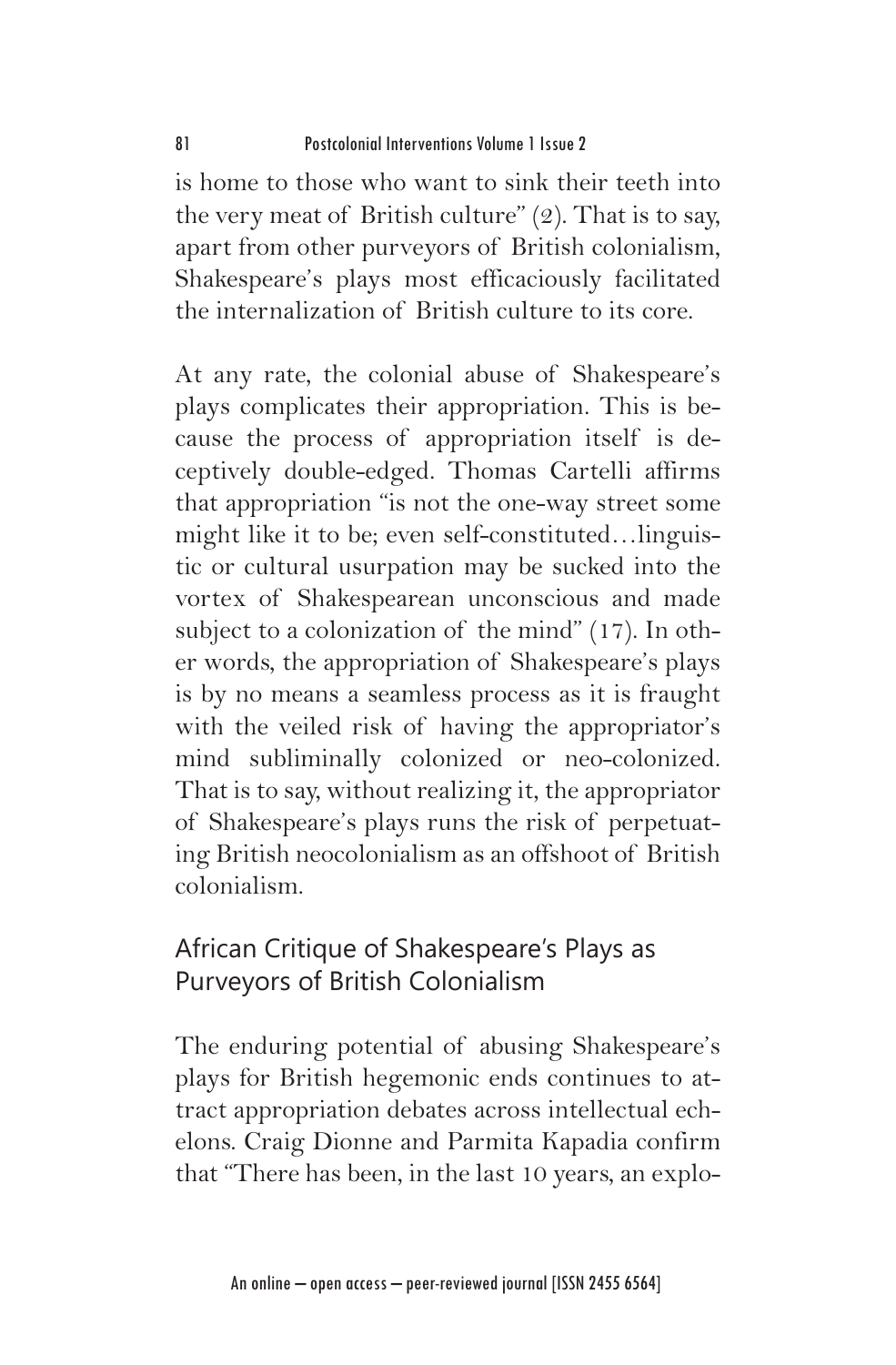sion of critical interest in the way Shakespeare has been made to accommodate local cultures across the globe" (5). In Africa, particularly, this explosion of critical interest focuses on the promulgation of British culture through Shakespeare's centrality in colonial education.

Perhaps the most tenacious African critics of the promulgation of British culture through Shakespeare's centrality in colonial education are the Kenyan writer, Ngugi wa Thiong'o, and the Ghanaian writer, Ayi Kwei Armah. In his book entitled Decolonizing the Mind: The Politics of Language in African Literature, Ngugi posits that Shakespeare's "greatness was presented as one more English gift to the world alongside the Bible and… had brought light to darkest Africa" (91). In other words, British colonialists sought to convince colonized Africans that the imposition of Shakespeare and the Bible on their cultures was a philanthropic favor. This process of trying to dominate others through their consent is called hegemony which according to Ashcroft, Griffiths and Tiffin involves "the power of the ruling classes to convince other classes that their interests are the interests of all" (106). Suffice it to say that the imposition of Shakespeare and the Holy Bible on African cultures was a hegemonic attempt whose success depended on exacting consent thereof.

Needless to say, the success of colonial hegemony found expression in the consent of Africans to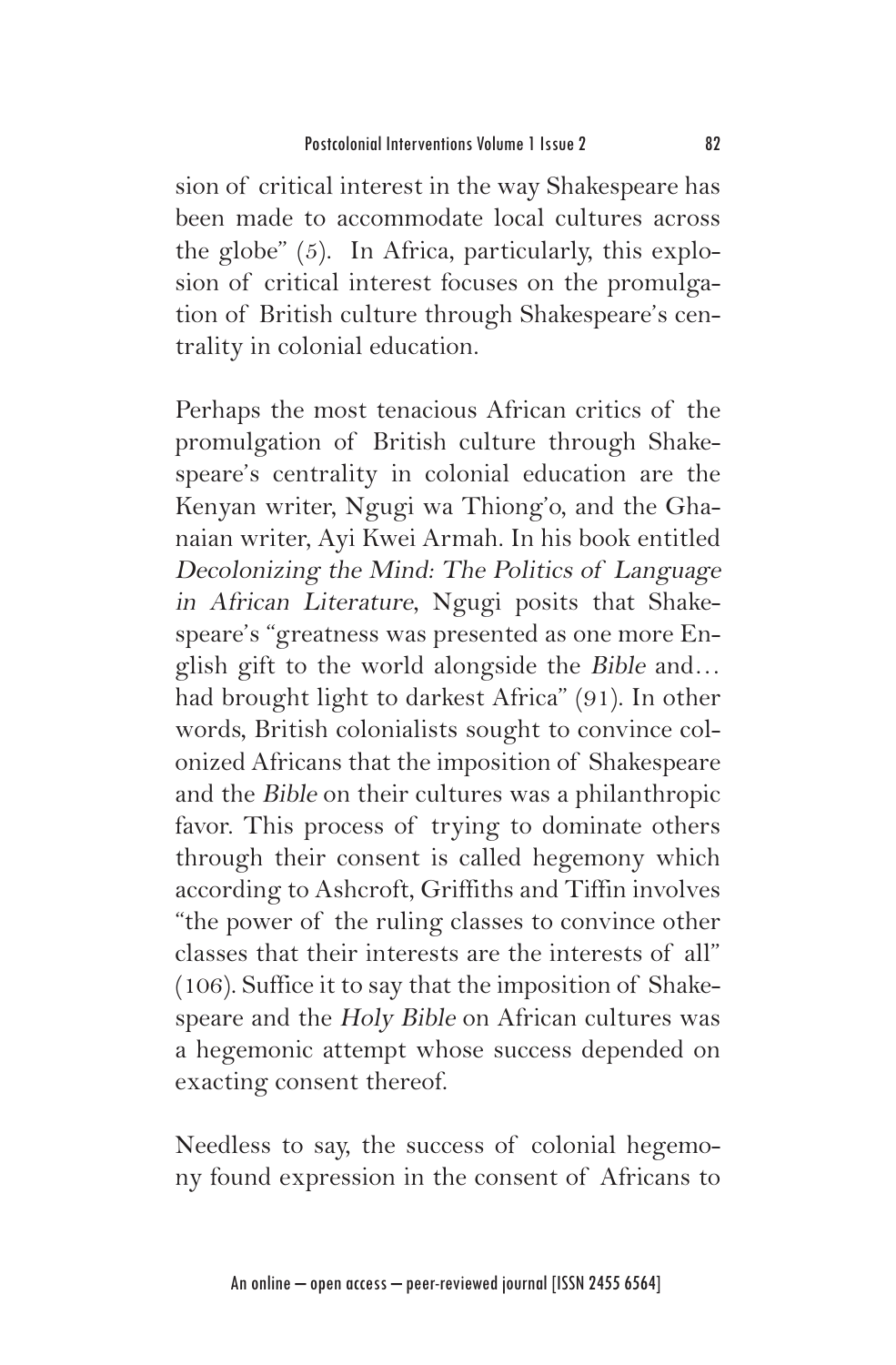adopt British syllabus in which Shakespeare held sway. Ngugi points out that "English studies in schools and higher institutions of learning became systematized after the Second World War… and with very few variations they offered what also obtained in London" (90). In principle, the systematization of English studies and its eventual institutionalization across the British colonial empire illustrates the consent of colonized peoples to be dominated culturally. It is not surprising therefore that Ngugi elaborates that "The syllabus of the English Department…meant a study of the history of English literature from Shakespeare, Spencer and Milton to James Joyce and T. S. Eliot, I. A. Richards and the inevitable F. R. Leavis" (90). In short, the consent of Africans to study the history of English Literature rather than to study the history of their own indigenous literatures perpetuated cultural brainwashing which was at the heart of British colonialism.

In effect, Ngugi draws on his own secondary school experience in Kenya and on Malawian pedagogical policy soon after independence as microcosms of British hegemony. With the wisdom of hindsight, Ngugi recalls that "in Alliance High School, which I attended, Shakespeare, like the Speech Day, was an annual event" (38). Admittedly, the equating of the Speech Day with the staging of a Shakespeare's play as annual events implies that British politics and education were two sides of the same hegemonic coin. The overall effect of conflating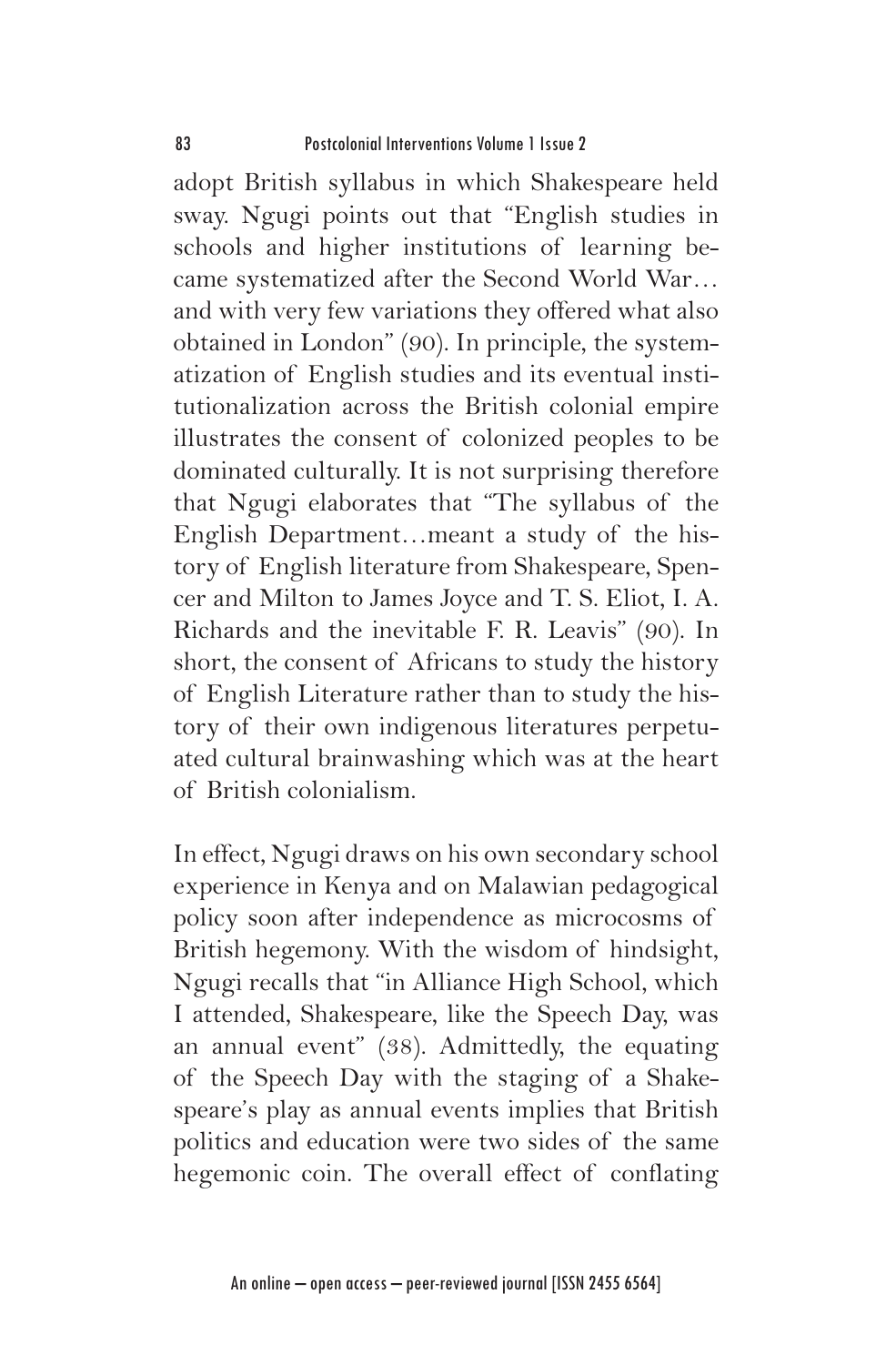politics with Shakespeare's plays was an insidious erosion of Kenyan traditional values from the vulnerable minds of future native intellectuals.

Ngugi perceives a similar tendency in Malawian education under the first president, Dr. Hastings Kamuzu Banda, who, incidentally, was a British-trained medical doctor. Ngugi notes that "in Malawi, Banda has erected his own monument by way of an institution, The Kamuzu Academy, designed to aid the brightest pupils of Malawi in their mastery of English" (19). Like the Kenyan scenario, the real motive behind the mastery of English was to inculcate British values in Malawian future leaders at the expense of their indigenous values. As if the erection of Kamuzu Academy was not treacherous enough, Dr. Banda proceeded to propagate inferiority complex among Malawians as Ngugi (1986) further notes that "For good measure no Malawian is allowed to teach at the academy – none is good enough – and all the teaching staff has been recruited from Britain" (19). At any rate, Ngugi's critique of British colonial education hinges on the accusation that it induced alienation from and inferiority complex in African indigenous values which rendered colonial subjects servile and hence ripe for political and economic exploitation.

Like Ngugi, Ayi Kwei Armah problematizes the degrading effects of British colonial education on African indigenous values by making recourse to his secondary school days at Achimota. In his memoirs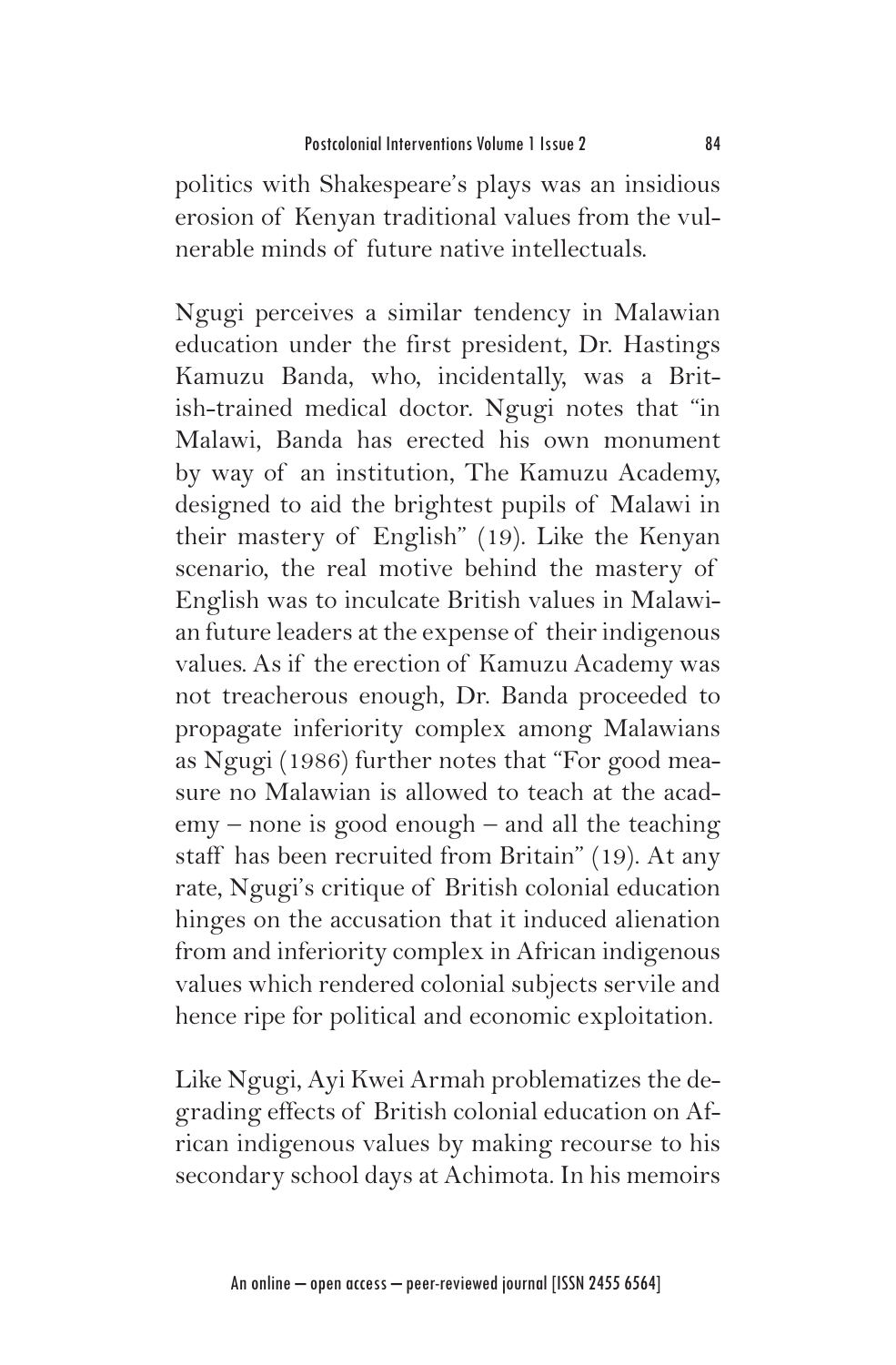called The Eloquence of the Scribes, Armah recollects that "When I got to secondary school…I entered a learning world in which practically everything I did in the classroom was planned to pull my mind steadily away from the narratives and realities I knew from home, toward a different kind of narrative, made in Europe" (41). Armah's recollection encapsulates that colonial education was quintessentially tailored to entrench Eurocentric worldviews by systematically repressing African worldviews. No wonder, Armah discloses that "The educational policies they instituted were in keeping with...socialis[ing] generations of African children [to] identify with European values, in the practical sense of seeing philosophy as European philosophy, history as European history, literature as European literature" (44). It is against this background of westernizing Africans through colonial education that Shakespeare was abused as a conduit for Eurocentric values.

Nevertheless, the iconoclasm against Eurocentric values as demonstrated by Ngugi and Armah points to decolonization efforts being made in Africa. Ashcroft, Griffiths and Tiffin define decolonization as "the process of revealing and dismantling colonialist power in all its forms...includ $\lceil$ ing $\rceil$ hidden aspects of those institutional and cultural forces that had maintained the colonialist power and that remain even after political independence is achieved" (56). It follows that Ngugi and Armah epitomize the revolutionary crusade of revealing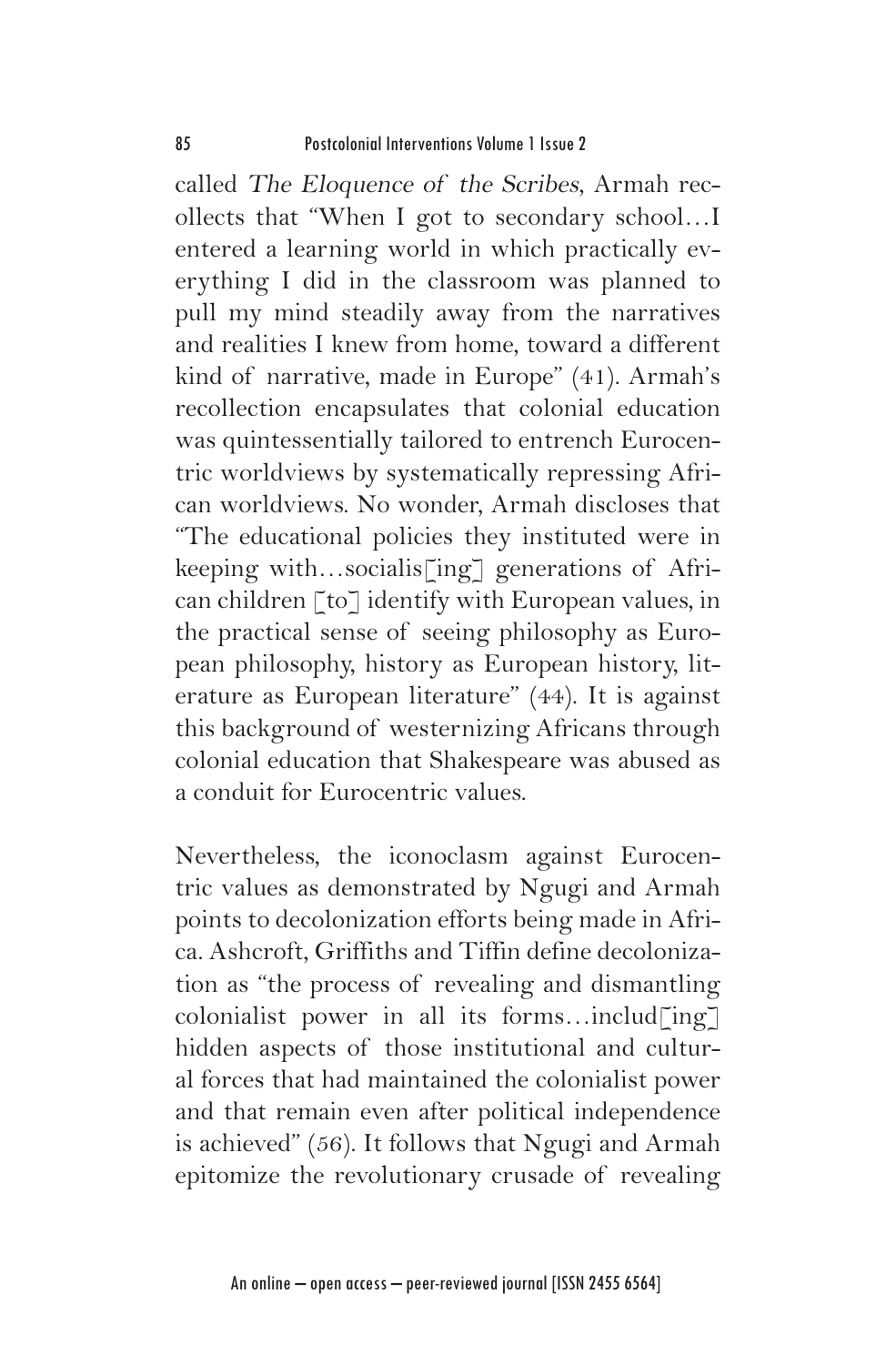and dismantling British hegemony through education via Shakespeare's plays as institutional and cultural forces that still remain in African postcolonial societies.

# Justification for Apolitical Universality of Shakespeare's Plays

The perennial appropriation of Shakespeare in African postcolonial societies makes one wonder as to what is in the Bard's plays for these societies to compromise decolonization efforts. Indeed, what is so special about Shakespeare's plays that the entire postcolonial world naturally relates to them in spite of their British hegemonic repute?

The quest for the apolitical relevance of Shakespeare's plays began in the neoclassical period. According to M.A.R. Habib, Samuel Johnson stands out as a neoclassical critic whose "famous preface to, and edition of, Shakespeare's plays played a large part in establishing Shakespeare's reputation" (302). That is to say, for one to understand why the African postcolonial community relates to Shakespeare's plays at the apolitical level, one has to start the search for definitive answers in Samuel Johnson's preface as a bastion of Shakespeare's reputation.

For Johnson, Shakespeare appeals to humanity beyond any racial creed and strictures because his plays convey universal themes, events and char-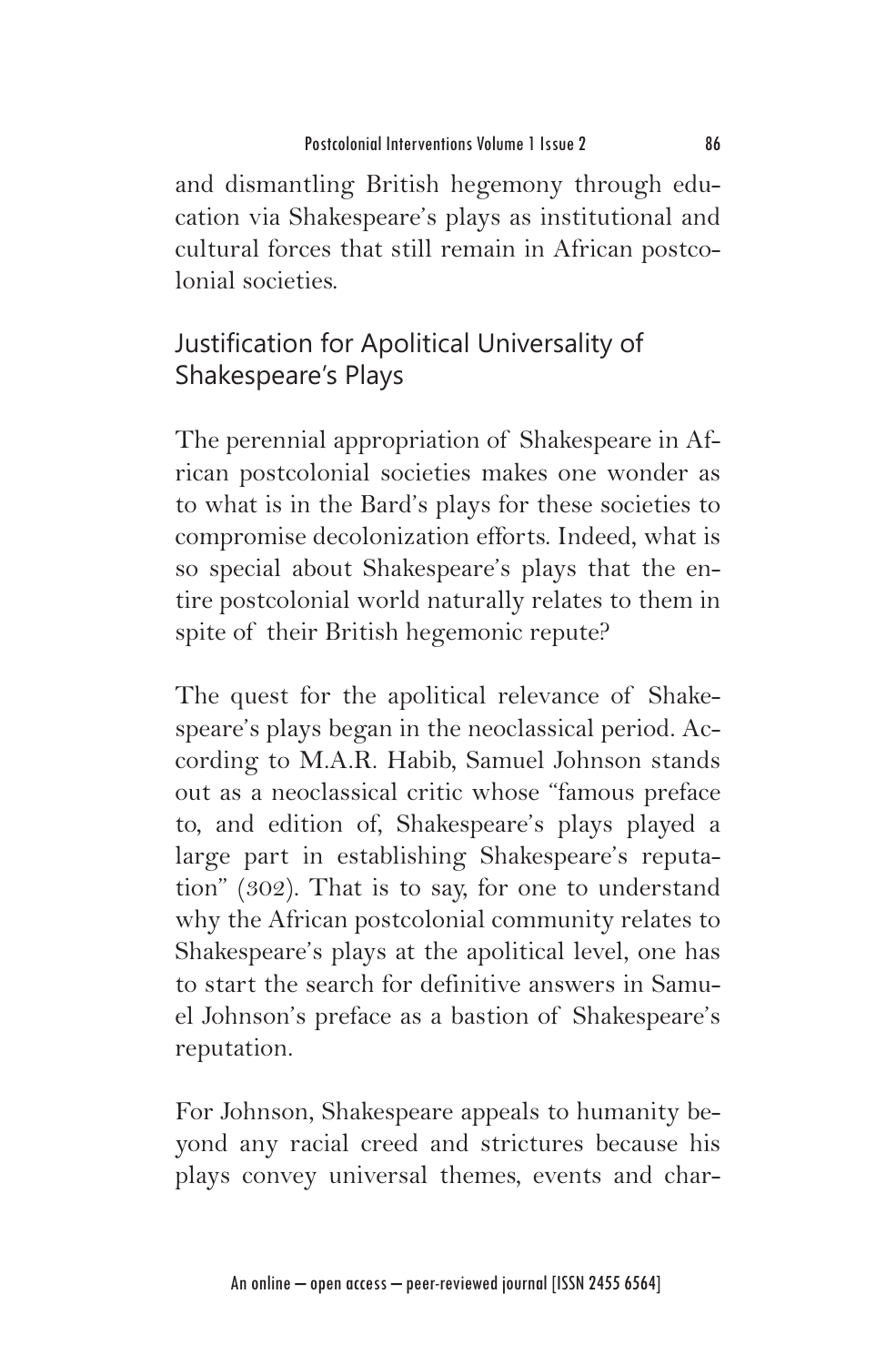acters. In fact, Johnson holds that Shakespeare is "the poet of nature: the poet that holds up to his readers a faithful mirror of manners and of life" (305). What Johnson implies is that by faithfully reflecting the fundamentals of human nature, Shakespeare transcends racial boundaries and is therefore rightfully rendered universal. Moreover, Johnson adds that Shakespeare's characters are "the genuine progeny of common humanity [who] act and speak by the influence of those general passions and principles by which all minds are agitated" (305). Thus, Shakespeare's works form a universal nexus of humanity that withstands the test of time from generation to generation.

More importantly, different scholars across generations agree with Johnson's seminal justification for Shakespeare's universality. For example, in a book called Is Shakespeare Still our Contemporary? John Elsom answers the title question by referring to "German critics [who] had talked about the immortality of Shakespeare, his eloquent handling of fundamental human themes which are supposed to change little from age to age" (1). In other words, the fact that themes in Shakespeare's plays have remained relevant to humanity over the ages proves that the Bard is still our contemporary — in keeping with Friedrich Nietzsche's prophetic opinion that "Some are born posthumously" (3). As such, the immortality of Shakespeare's genius suggests that his plays can be appropriated to cast light on human vicissitudes through time and space.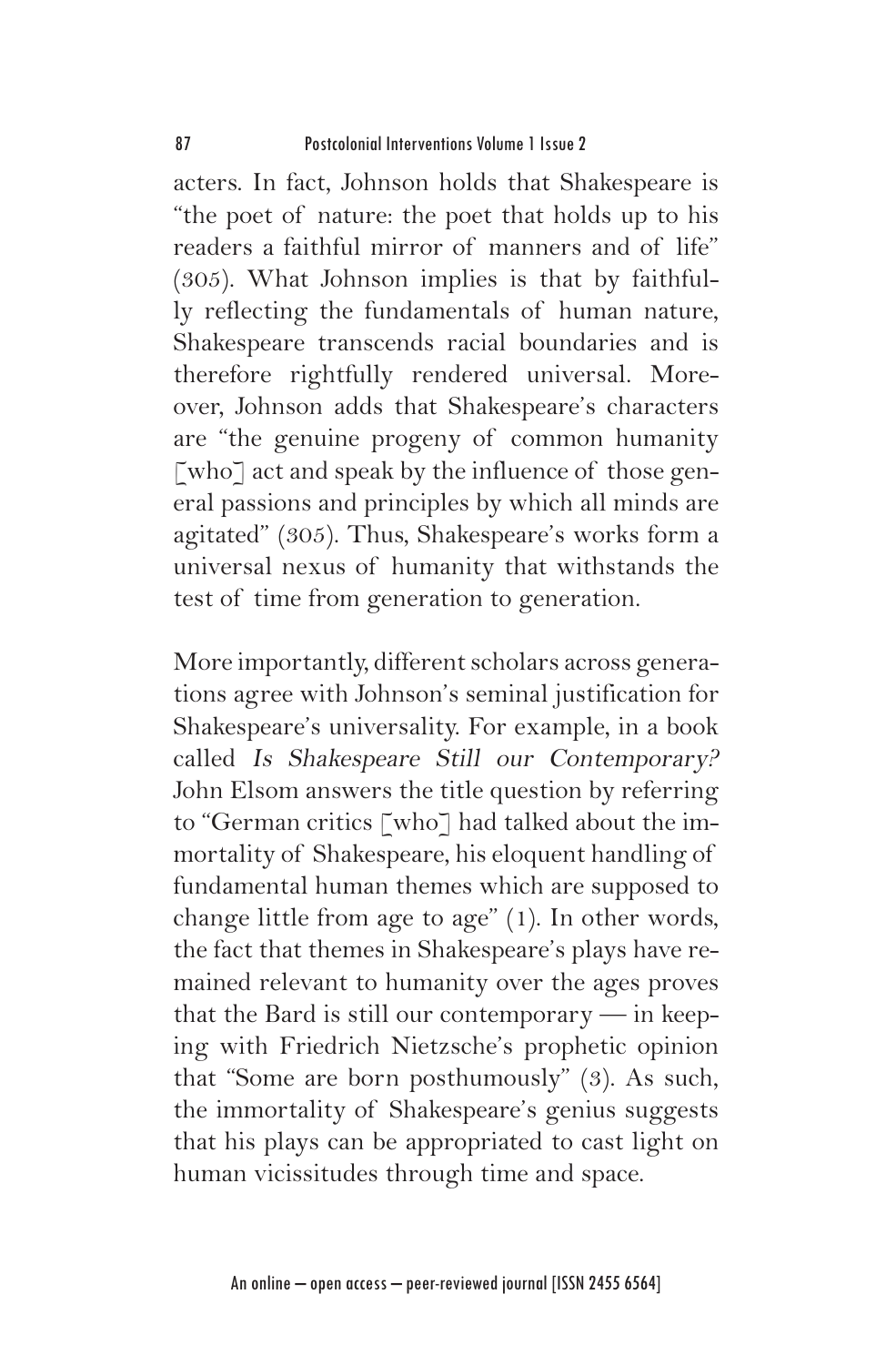Even postcolonial critics acknowledge the immortality of Shakespeare's relevance to the human condition. Like John Elsom, Ania Loomba underscores the fact that Shakespeare's plays stand the test of time because they address issues that span human history. In an introduction to the book called Shakespeare, Race, and Colonialism, Loomba argues that Shakespeare's plays "form a bridge between the past and us: even as we read in them stories of a bygone world, we also continually reinterpret these stories to make sense of our own worlds" (4-5). In other words, the fact that Shakespeare's plays connect the past and the present of human existence demonstrates that they are universally relevant to the understanding of the human condition across time and space.

It is this universal relevance of Shakespeare to the human condition that cues in the global appropriation of his plays. To this end, Dionne and Kapadia insist that "Shakespeare's plays are the perfect texts for…appropriation since his works…have been historically constructed as the author of pluralism, and not only as the icon of British hegemony or the poet of a fading traditionalism" (2). That is to say, notwithstanding their unwitting alignment with British hegemony or their anachronistic status, Shakespeare's plays are perfect for appropriation essentially because they embody common contours of human coexistence.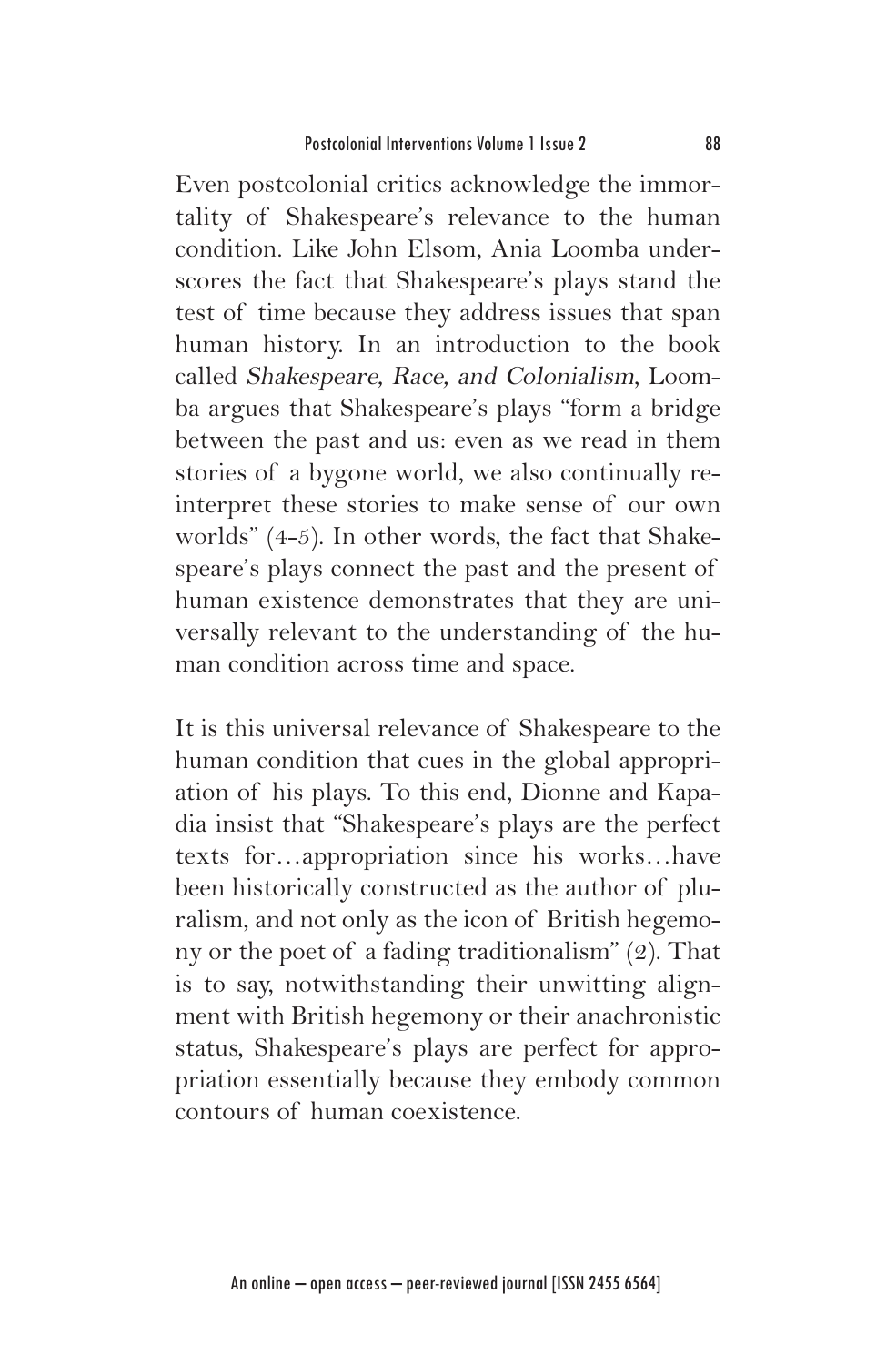Likewise, Thomas Cartelli exonerates Shakespeare's plays from the incriminating association with British hegemony by emphasizing the bard's universality. In his book called Repositioning Shakespeare: National Formations, Postcolonial Appropriations, Cartelli underlines that "A decolonized or decommissioned Shakespeare, freed from his service to imperial interests…could presumably be remobilized to address ancillary concerns about social…redefinition" (170). In other words, the decolonization of Shakespeare guarantees the utilization of his plays as global properties for social redefinition rather than private properties for hegemonic machinations.

Generally, the abuse of Shakespeare's plays for hegemonic machinations prompted three major responses from colonial subjects and, by extension, from postcolonial subjects. Loomba and Orkin observe that,

Intellectuals and artists from the colonized world responded to such a Shakespeare in a variety of ways: sometimes they mimicked their colonial masters and echoed their praise of Shakespeare; at other times they challenged the cultural authority of both Shakespeare and colonial regimes by turning to their own bards as sources of alternative wisdom and beauty. In yet other instances, they appropriated Shakespeare as their comrade in anti-colonial arms by offering new interpretations and adaptations of his works (2).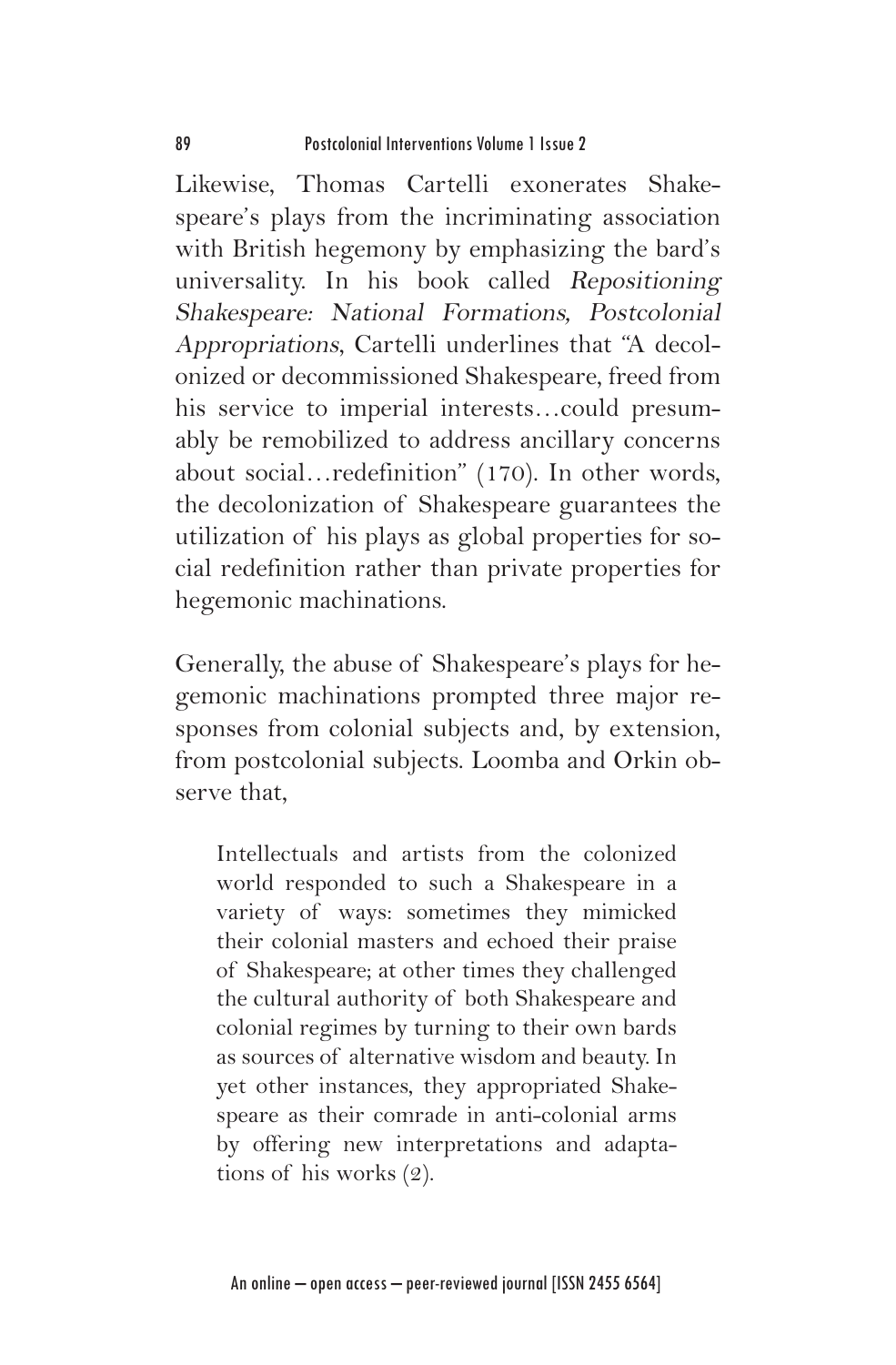This observation intimates the fact that Shakespeare has been a vortex of cultural contention between British culture and colonized cultures. Apart from blind mimicking of Shakespeare's valorization, the last two responses complement each other to form the bedrock of resistance against British hegemony. That is, by turning to indigenous bards as sources of alternative wisdom and beauty, the second response undermines the strategic valorization of Shakespeare as the alpha male of literature across the world. On the other hand, by adapting Shakespeare as a vehicle for counteracting colonial values, the second response exposes the tactical abuse of Shakespeare and hence affirms the universal nature of the bard's plays. On the whole, then, both responses depict Shakespeare as a unifying figure whose plays resonate with the world at large and not as a divisive figure as constructed by colonial masters and a coterie of their successors.

The universal resonance of Shakespeare's plays demonstrates why they are appropriated to refute British hegemony even in the present neocolonial era. Dionne and Kapadia affirm that,

Today, reconstructions and revisions of Shakespeare's works continue as the plays are co-opted by postcolonial and minority cultures, further shattering the notion of the universalist interpretation that privileges Western experience as primary. As such, Shakespeare's plays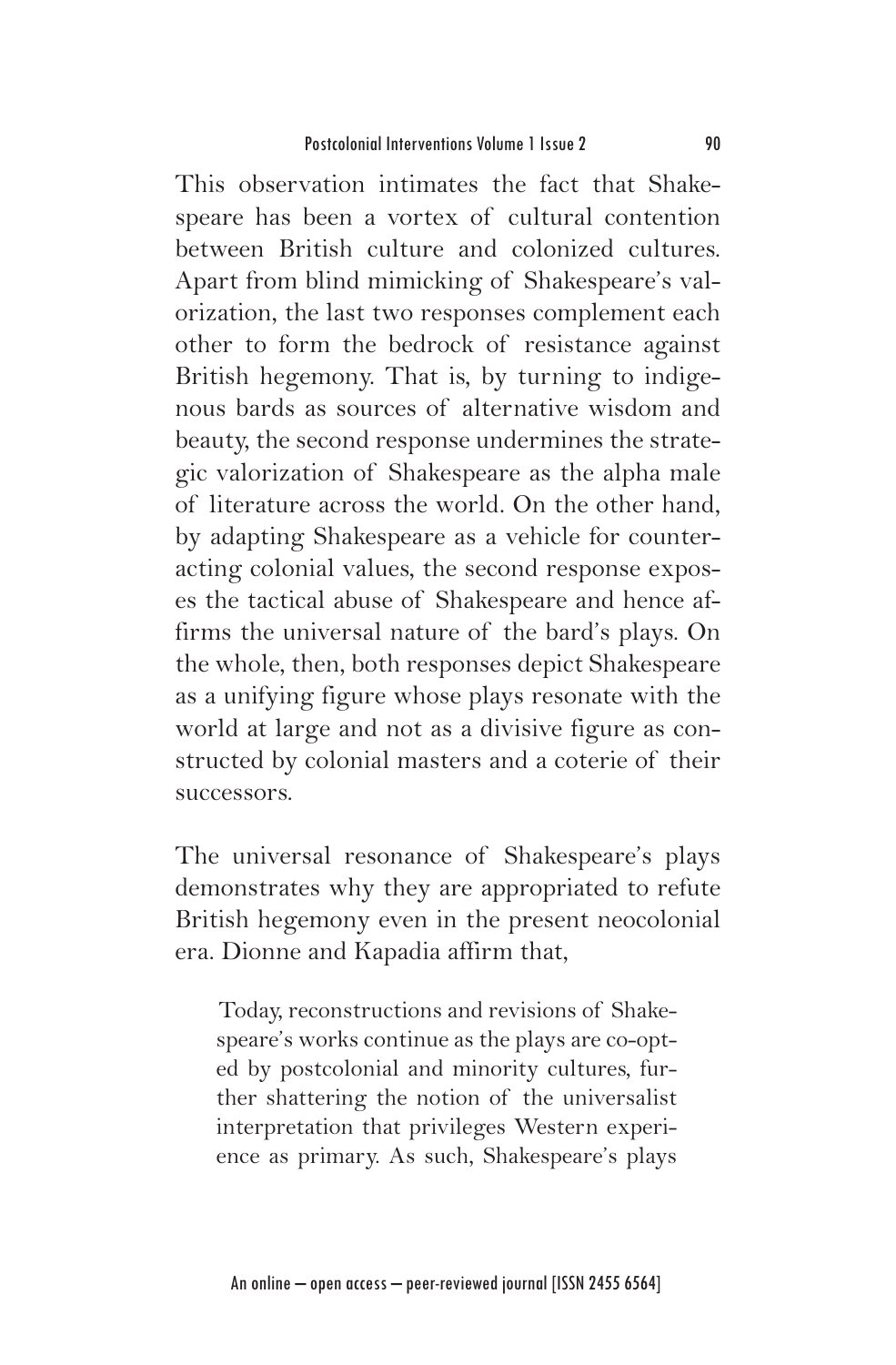can no longer signify an exclusively British, or even Western, identity; instead, they function as sites of contest reflecting a manifold of cultures (6).

This affirmation shows that Shakespeare's plays form a liminal or interstitial or in-between space between postcolonial cultures and Western cultures. Such space, according to Ashcroft, Griffiths and Tiffin, is a "transcultural space in which strategies for personal or communal self-hood may be elaborated, a region in which there is a continual process of movement and interchange between different states" (117). This transcultural flux explains why Ashcroft, Griffiths and Tiffin underscore that "identification is never simply a movement from one identity to another, it is a constant process of engagement, contestation and appropriation" (117). In other words, identification is inherently fluid in that different cultures constantly borrow from each other thereby engaging in cultural contests, so to speak. To this effect, Homi Bhabha further affirms that "interstitial passage between fixed identifications opens up the possibility of a cultural hybridity that entertains difference without an assumed or imposed hierarchy" (4). It is within this possibility of cultural hybridity that entertains difference without an assumed or imposed hierarchy that the constant appropriation of Shakespeare's plays can be located.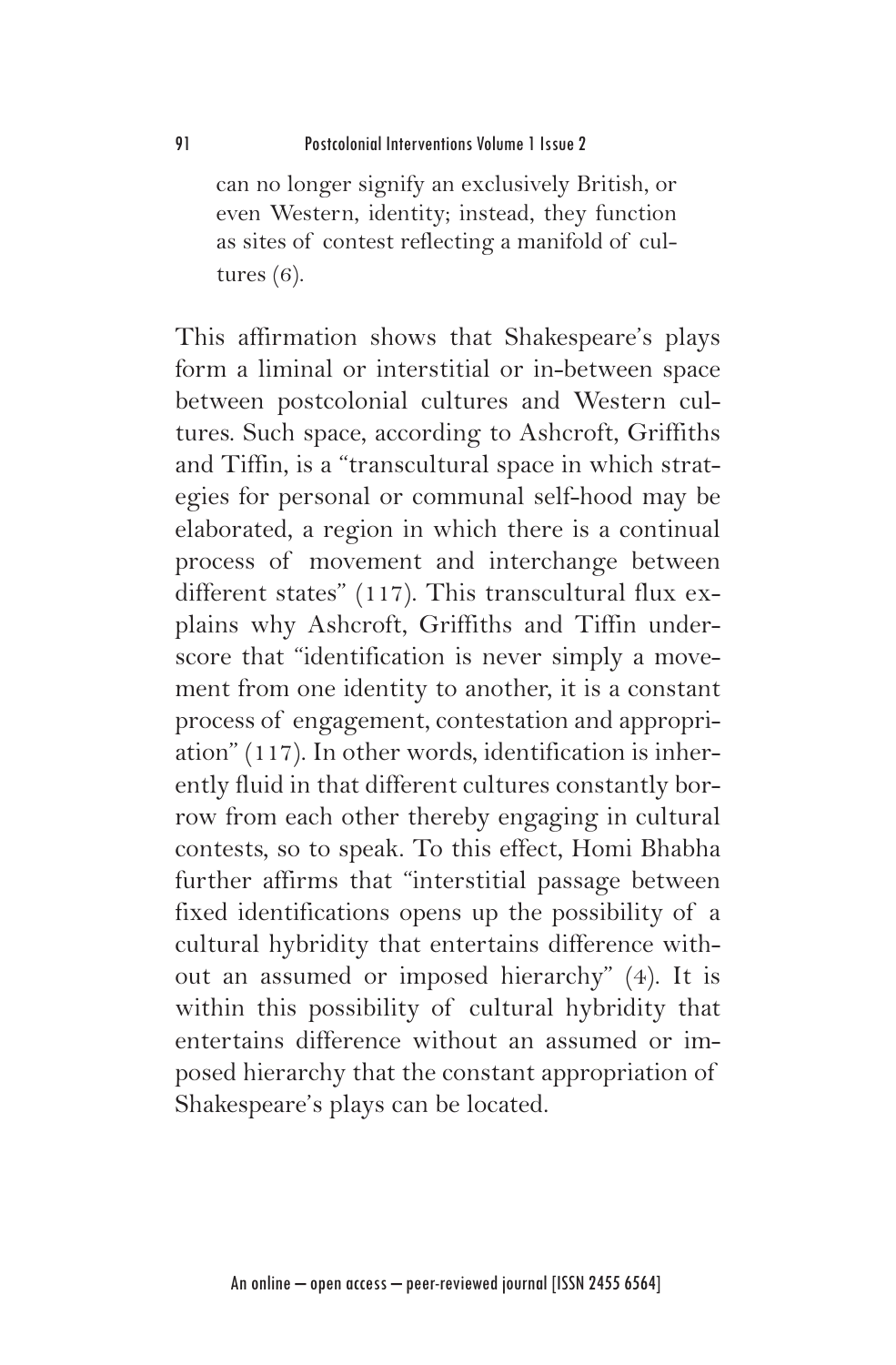However, the constant appropriation of Shakespeare's plays for hegemonic purposes continues to render them into ideological battlefields between the Western world and the postcolonial world. Indeed, Ato Quayson concedes that Shakespeare is "appropriated to bolster up ideological positions on both the right and the left and provided means of self-identification in both the West and the postcolonial world" (158). Thus, the Western world appropriates Shakespeare's plays to dominate the postcolonial world while the postcolonial world appropriate Shakespeare's plays to undermine Western domination and assert their cultural difference. Dionne and Kapadia empathize with the postcolonial position that "For those who live the effects of British colonialism, what better to steal than the very words, figures, and plots of the bard?" (3). Put succinctly, this rhetorical question captures the use of Shakespeare as an antidote to British hegemony which the bard has posthumously been forced to bear.

Similarly, Loomba and Orkin view Shakespeare's plays more as contested loci of cultural hybridity than carriers of hegemony. Actually, Loomba and Orkin elucidate that "Shakespeare's plays overlap with post-colonial concerns...[and] provid[e] the language for expressing racial difference and human sameness as well as colonial hybridities" (10). In other words, by providing the language for expressing racial difference and as well as human sameness, Shakespeare's plays act as a nexus of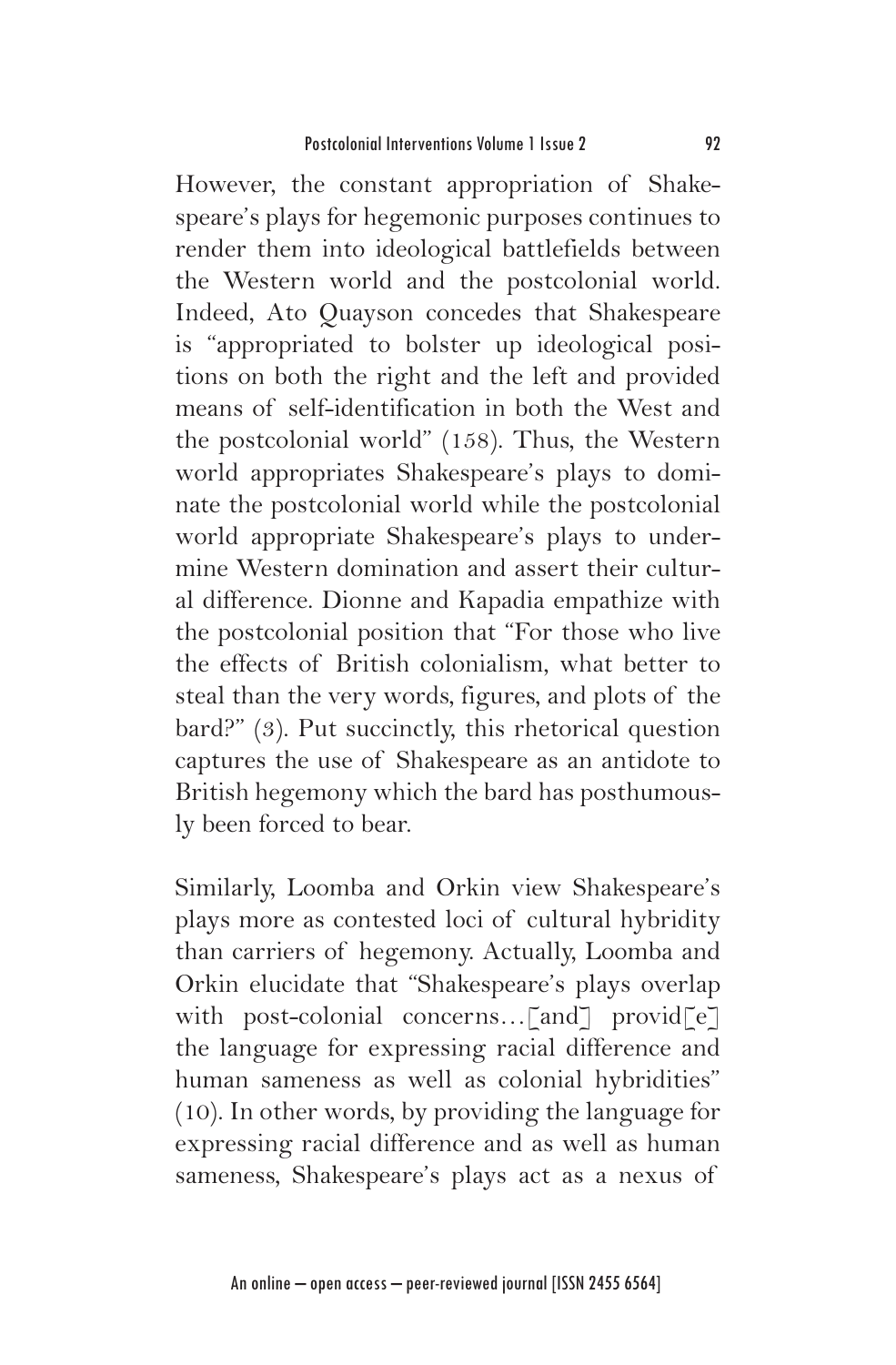cultural coexistence that is rooted in common hybridity. Unsurprisingly, Loomba and Orkin maintain that,

The study of Shakespeare made [the colonized<sup>7</sup> hybrid subjects [and7 many post-colonial critics regard the hybridity of colonial and postcolonial subjects as a potentially radical state, one that enables such subjects to elude, or even subvert the binaries, oppositions and rigid demarcations imposed by colonial discourses (7).

Clearly, the hybridity of colonial and postcolonial subjects emanating from the study of Shakespeare's plays underpins their efforts to subvert colonial discourses which are essentially vectors of British hegemony. Michel Foucault defines discourse as "a group of statements …belong[ing] to the same discursive formation…for which a group of conditions of existence can be defined" (131). What Foucault means is that to set up a group of statements and a group of conditions for their existence is to possess the power to determine truth and falsity within a specific discursive context. As such, Ashcroft, Griffiths and Tiffin add that discourse becomes "a system of statements…by which dominant groups in society constitute the field of truth by imposing specific knowledges… and values upon dominated groups" (37). It stands to reason that in the colonial set-up, British colonialists formed the dominant group which tried to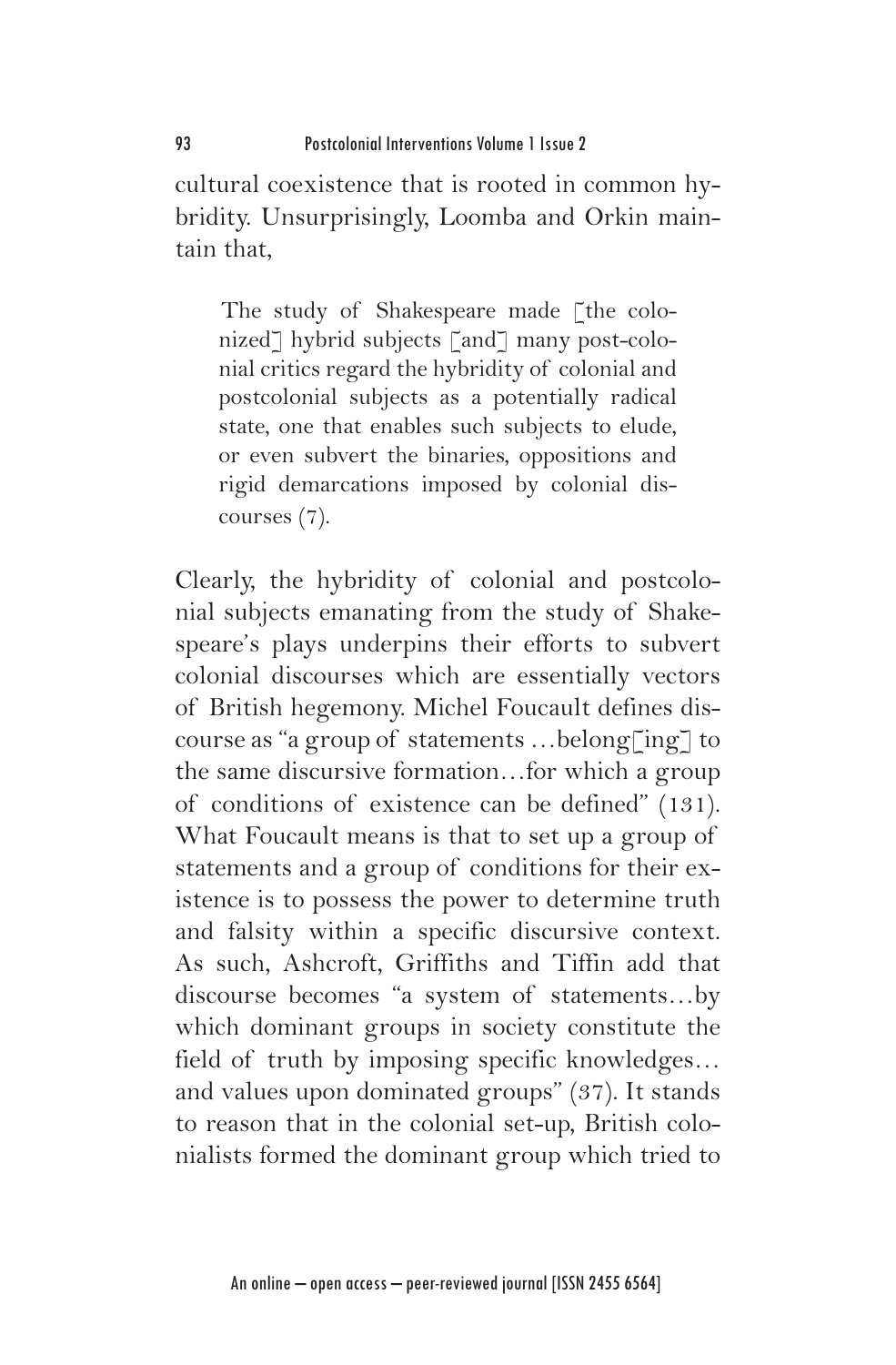impose its values on the colonized as the dominated group through opportunistic interpretation of Shakespeare's plays.

However, the pedagogical appropriation of Shakespeare's plays by colonial and postcolonial subjects do not so much subvert hegemonic discourse as manifest the Bard's universality. In a chapter aptly called "Parables from the Canon: Postcolonizing Shakespeare" from his book entitled Postcolonialism: Theory, Practice or Process? Ato Quayson acknowledges that "Through educational curricula all over the world, Shakespeare has demonstrably become international cultural property without equal. Individuals everywhere turn to Shakespeare for images by which to interpret personal and social realities" (159). In other words, education has been the channel through which postcolonial subjects appropriate Shakespeare's universality to interpret their personal and social realities.

# Appropriation of Shakespeare's Plays in Malawian English Syllabus

According to Thomas Cartelli, there are five ways of appropriating Shakespeare's plays namely: satiric, confrontational, transpositional, proprietary, and dialogic. Specifically, Cartelli claims that satiric appropriation "tend[s] deliberately to fracture and fragment an array of Shakespearean texts, unmooring them from their established contexts and reassembling them in ways that render them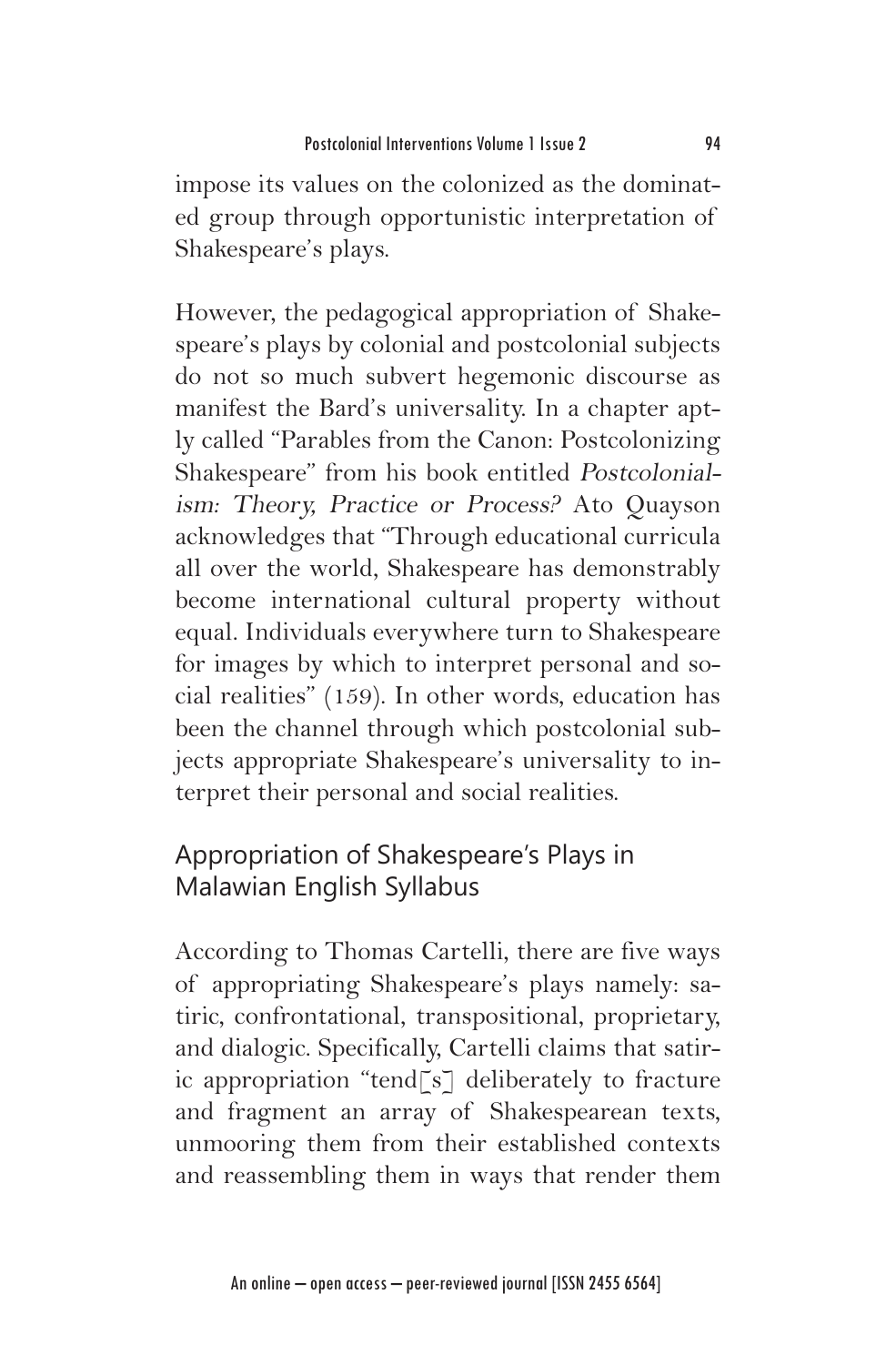absurd" (17). Satiric appropriation bears strong resemblance to confrontational appropriation because the latter "contests the ascribed meaning or prevailing function of a Shakespearean text in the interests of an opposing or alternative social or political agenda" (17). As for transpositional appropriation, Cartelli opines that it "isolates a specific theme, plot or argument in its appropriative objective and brings it into its own, arguably analogous, interpretive field to underwrite or enrich a presumably related thesis or argument" (17). Similar to transpositional appropriation is proprietary appropriation which as Cartelli puts it, "involves the application and elaboration of an avowed friendly or reverential reading of appropriated material" (18). Finally, Cartelli describes dialogic appropriation as "the careful integration into a work of allusions, identifications, and quotations that complicate, thicken and qualify that work's primary narrative line to the extent that each partner to the transaction may be said to enter into the other's frame of reference" (18).

In the Malawian context, the education system has been employing transpositional and proprietary appropriation of Shakespeare's plays. As Cartelli observes it, "appropriation, particularly in its proprietary mode, has been the favored practice of parties devoted to the nationalization, domestication, naturalization, and institutionalization of Shakespeare" (18). Thus, the Malawi Government, through the Ministry of Education, Science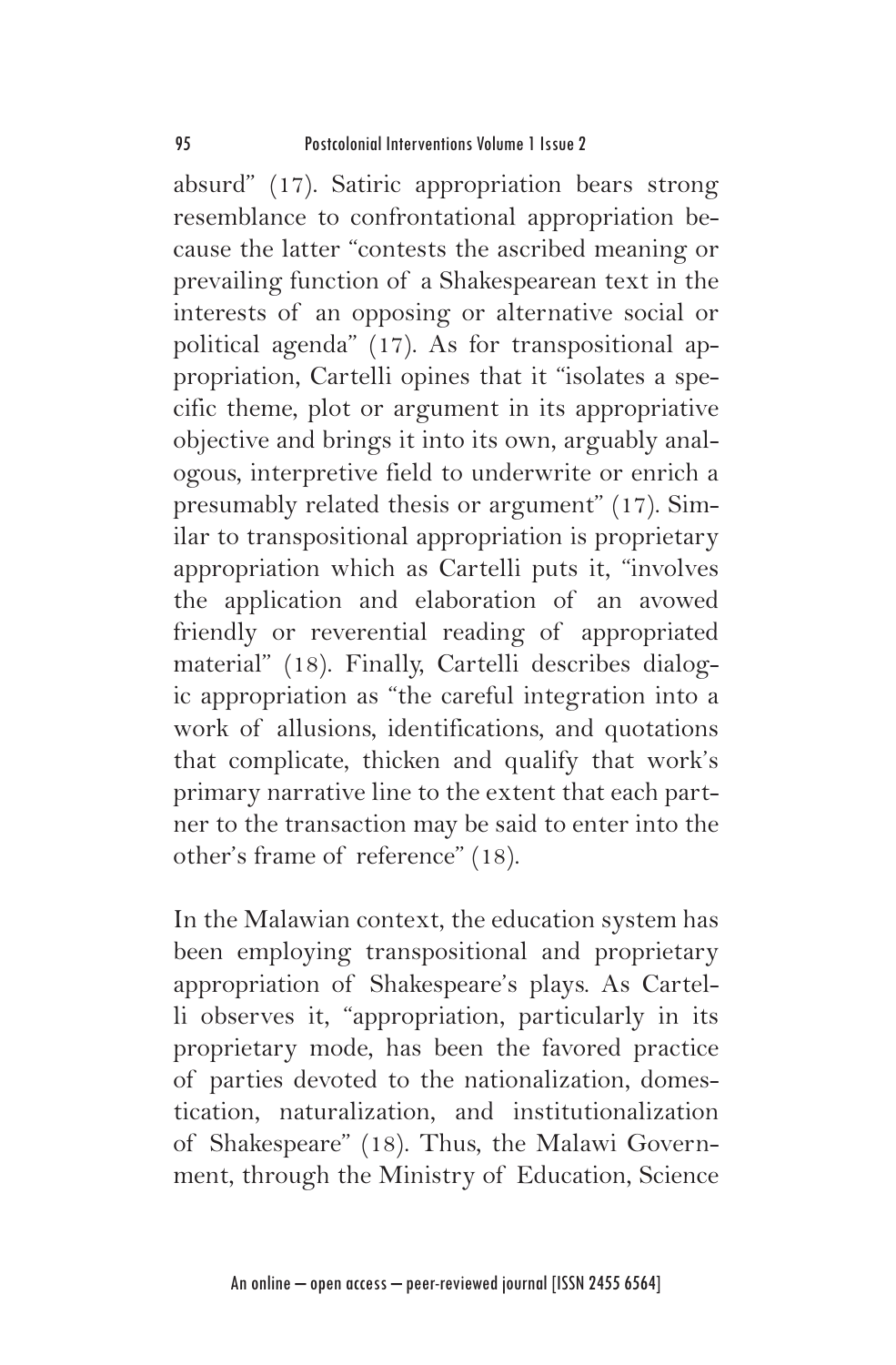and Technology has since independence not only isolated analogous themes, plots or arguments of Shakespeare's plays to enrich axiological sensibility of Malawians but has also reverentially applied Shakespeare's plays to local socio-political realities as illustrated by English syllabi at both secondary school and tertiary levels.

At secondary school level, the appropriation leans towards Shakespeare's tragedies save for The Merchant of Venice which was the first to be incorporated into the secondary school syllabus. However, one could surmise that The Merchant of Venice was appropriated to foreground themes of race, religion and commerce. Ania Loomba asserts that The Merchant of Venice "offers yet another perspective on race, being the only play in which Shakespeare brings together issues of commerce with those of race, and also the only play in which he focuses on the Jewish difference" (20). Unsurprisingly, The Merchant of Venice was thematically apt considering that Malawi had just won independence from Britain in 1964 and was in the process of building its national image in terms of racial, commercial and religious relations with fellow African countries and the rest of the world.

After The Merchant of Venice, however, The Ministry of Education, Science and Technology has been rotating Shakespeare's tragedies in the English syllabus for secondary education after a specific number of years. The first tragedy to be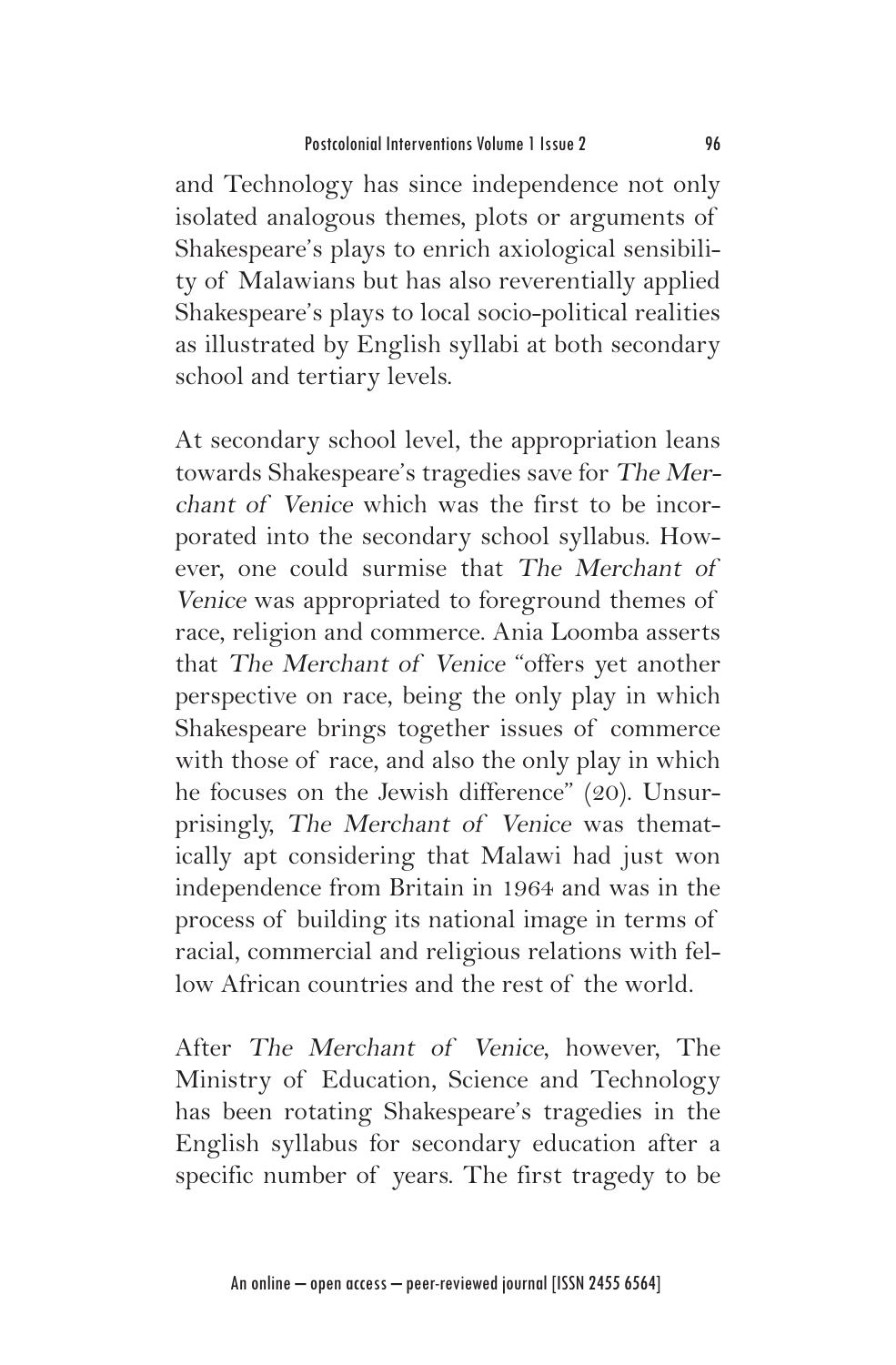appropriated was apparently Macbeth which was followed by The Merchant of Venice, then Macbeth again, then Julius Caesar and now Romeo and Juliet. This chronology shows that while other Malawian and European literary texts come and go in and out of the secondary school English syllabus, Shakespeare's plays have remained the core texts over the years and will probably remain so in years to come.

Likewise, at the tertiary level, Shakespeare's plays form core texts in faculties of Humanities; instructively so in the English Department at University of Malawi, Chancellor College. The major difference between Shakespeare's tragedies at secondary school level and university level is that at university level there is not only a wide coverage of Shakespeare's tragedies but also advanced analysis. For example, at Chancellor College, Shakespeare's tragedies (Julius Caesar, Macbeth, Othello, Hamlet, King Lear, and Romeo and Juliet) are covered under the core course eponymously called Shakespeare (ENG 411). Interestingly, this course is offered at fourth year and is compulsory for both English majors and minors and strategically tailored for students who are currently trained to teach Romeo and Juliet at secondary school after completing their university education.

The question, however, is why are Shakespeare's tragedies accorded core status when other Malawian and European texts are accorded optional status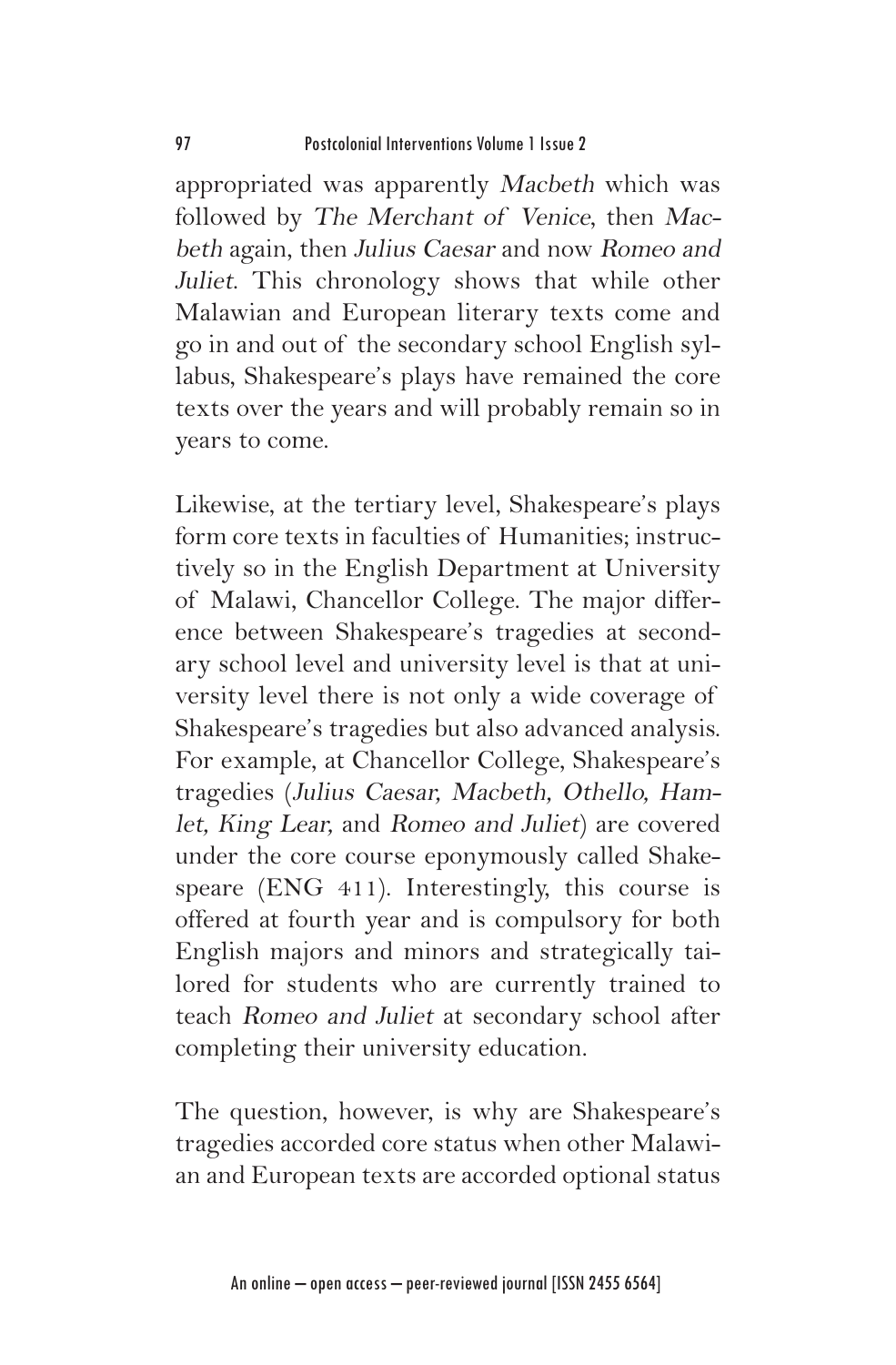to the effect that they can be opted in and out of the English syllabus at both secondary and university levels? The first reason as earlier noted is that the appropriation of Shakespeare's plays represents the institutionalization of the British education legacy. Dionne and Kapadia emphasize that "As privileged texts that were taught as models of British history and experience, Shakespeare's plays appeared in many native translations, adaptations, and performance contexts" (6). It is not surprising therefore that Malawi as a former colony of the British Empire appropriates the canon in the spirit of preserving the colonial education tradition.

The second reason can be attributed to the universality of Shakespeare's themes, characters and plots. Thus, the Malawian education system is obliged to appropriate Shakespeare's plays because their themes, characters and plots can be related to the indigenous milieu. For example, political themes conveyed by plays like The Merchant of Venice, Macbeth and Julius Caesar at the secondary school level correspond to the second national goal of education in the Malawi Senior Secondary Teaching Syllabus for Literature in English which first aims to "inculcate acceptable moral and ethical behavior" (iv) under the key theme of "good governance and democracy, human rights, politics" (ix). In fact, Tracy Irish accounts for this enduring transpositional and proprietary appropriation of Shakespeare's plays in English syllabi across the globe by stating that: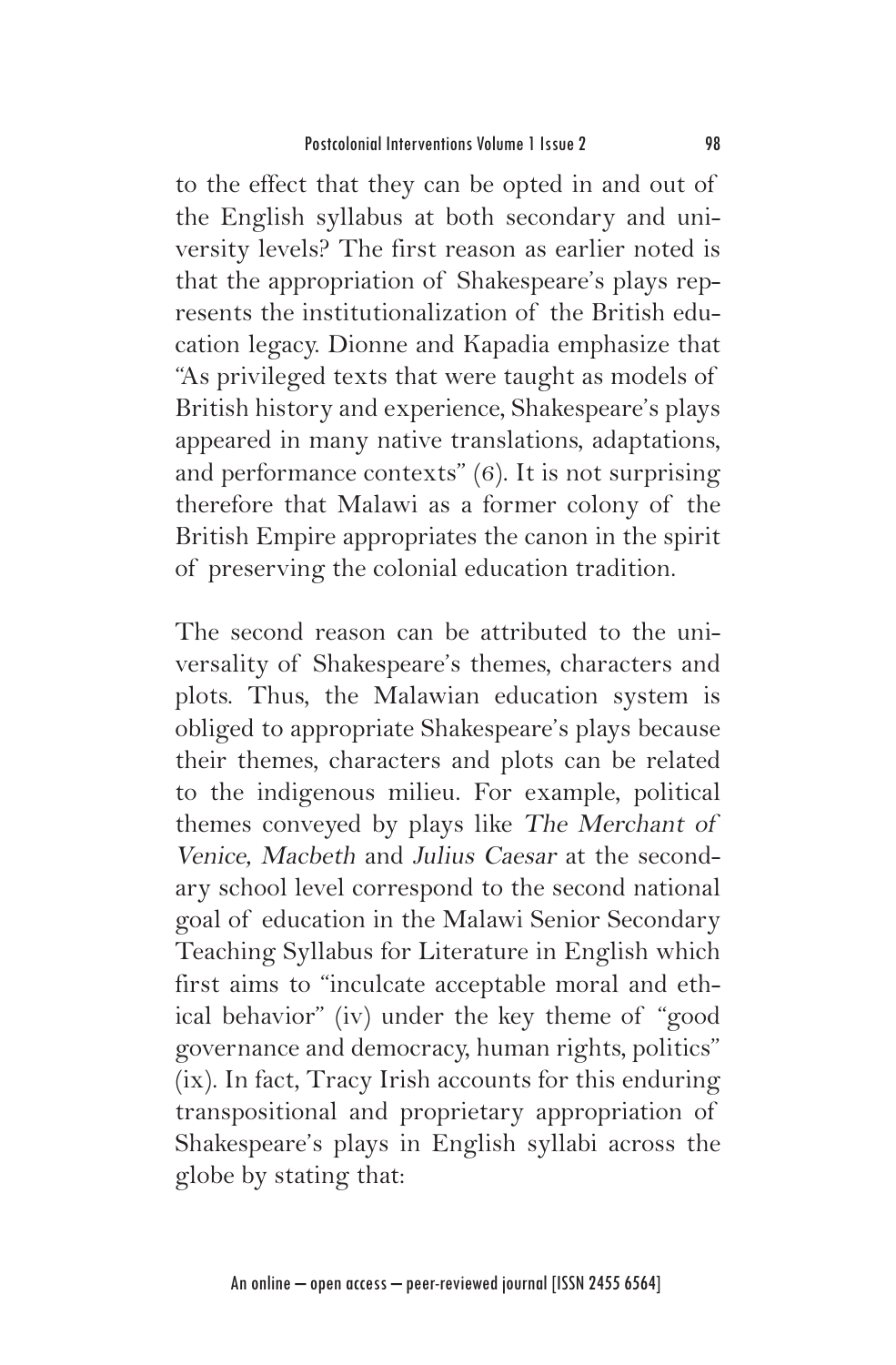…while knowledge of Shakespeare may well have roots in our colonial past, the level of adoption, adaptation and interrogation of Shakespeare in performance in almost every world language seems to owe more to his ability to raise questions about human ideas, beliefs and social regimes common to us all (5).

In other words, Irish suggests that the fact that Shakespeare's plays strike a chord with human ideas, beliefs and social regimes beyond racial boundaries exonerates his plays from their unwarranted complicity with colonial hegemony. Indeed, for Irish, the level of transpositional and proprietary appropriation, adaptation and interrogation of Shakespeare's plays far outweighs their dabbling in British colonial hegemony.

The final reason for the continued appropriation of Shakespeare's plays in the Malawian English syllabuses is again intimated by the Ministry of Education, Science and Technology in the Senior Secondary Teaching Syllabus for Literature in English. The second aim of the Ministry of Education, Science and Technology under the second national goal of education is to "develop in the learner an appreciation of one's culture and respect for other people's cultures" (iv). To this end, the Ministry of Education, Science and Technology recommends the use of "African and the world plays and a collection of Malawian plays (where possible, priority should be given to Ma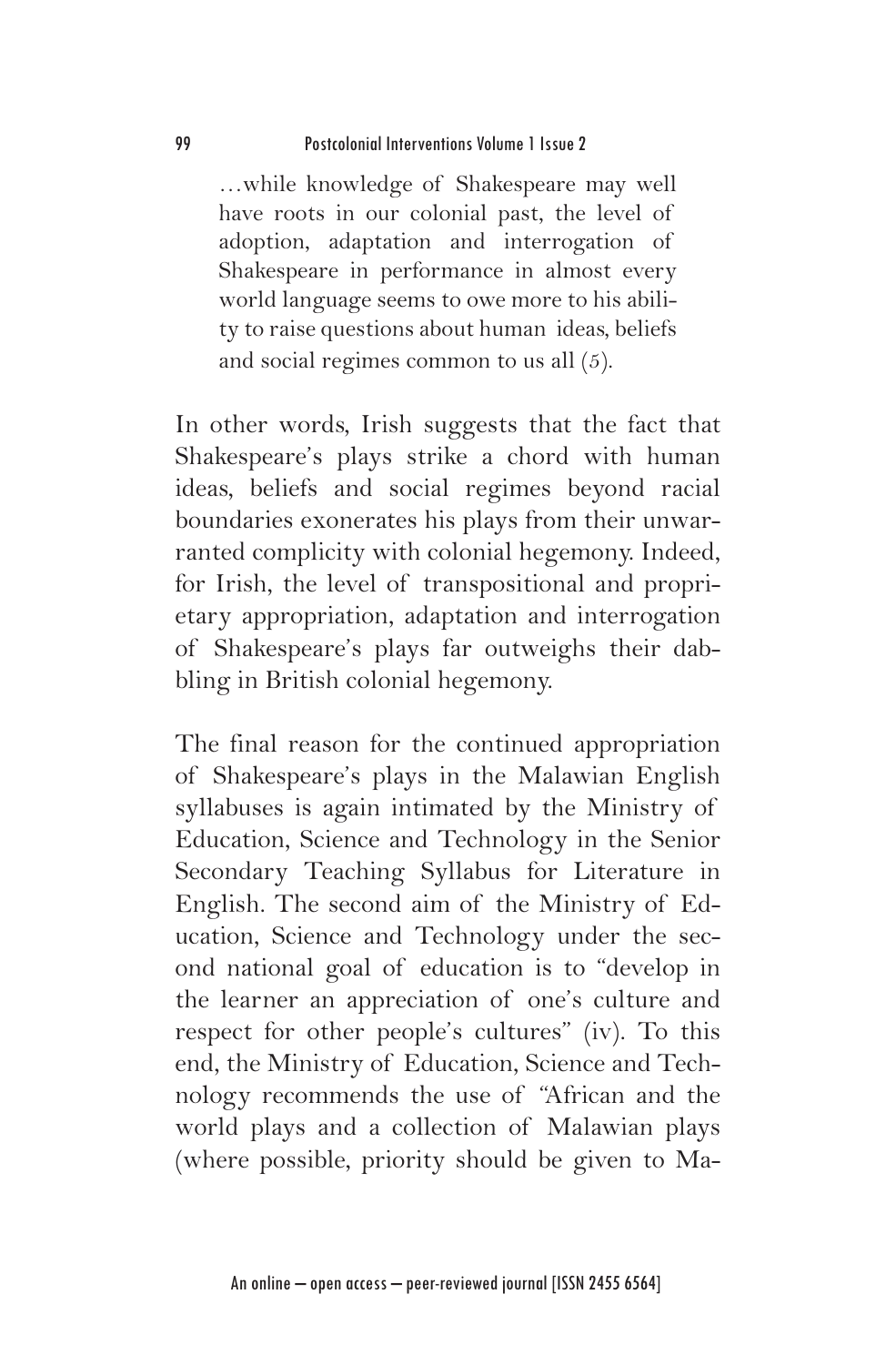lawian works)" (ix). Thus, by recommending the concurrent learning of African, global and Malawian plays, the Ministry of Education, Science and Technology hopes to cultivate a global image in the learner. As the Principal Secretary Responsible for Basic and Secondary Education, Anjimile Mtila Oponyo, reiterates, "secondary education is critical as it provides additional knowledge, skills, values and attitudes crucial for enabling Malawians to cope with the complex and sophisticated socio-economic and political environment of the global village to which Malawi belongs" (v). In other words, by studying Shakespeare, Malawians access universal values that are indispensable to meaningful participation in globalization.

However, although this trio of reasons justifies why it has been necessary for Malawian education system to appropriate Shakespeare's plays, it does not escape the pitfalls of appropriation.

Indeed, the appropriation of Shakespeare's plays in Malawian education can be viewed as a catalyst for British neocolonial hegemony based on two side effects. The first side effect is the marginalization of local playwrights in the English syllabus especially at secondary school level. Of course, Chancellor College offers Malawian Literature which covers some Malawian playwrights but the fact that Malawian plays are not given priority as stipulated by the Ministry of Education, Science and Technology makes Shakespeare eclipse local play-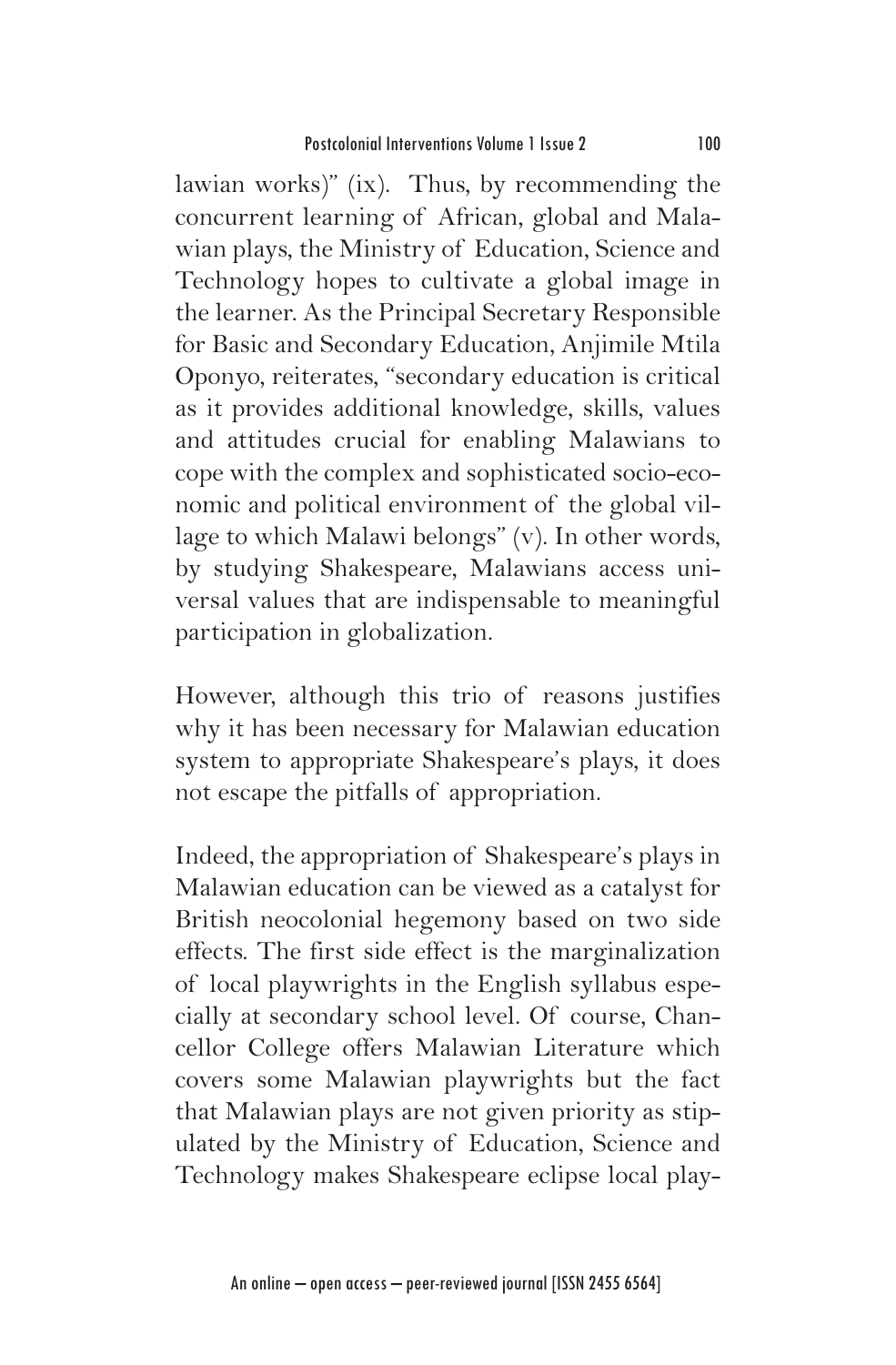wrights, thereby steadily encouraging an insidious erosion of intellectual respect for local literature altogether.

The second side effect is the fomentation of identity crisis which directly follows from years of English conditioning. As Loomba and Orkin state that Shakespeare "became, during the colonial period the quintessence of Englishness and a measure of humanity itself. Thus the meanings of Shakespeare's plays were both derived from and used to establish colonial authority" (1). Given that colonial authority has given way to neocolonial authority, it is little wonder that the corollary of insidiously imposing Shakespeare as the quintessence of Englishness and a measure of humanity today is the subtle entrenchment of inferiority complex in generations of Malawian students who unsuspectingly view themselves in the eyes of Englishness as illustrated by the nation-wide aping of anything Western.

# Conclusion

The undeniable fact that we are living in a global village – with all its contradictions and imperfections – renders the advancement of universal values not only necessary but also inevitable. Thus, what is universally beneficial to human coexistence must be shared beyond superficial differences of race and creed. Thus, although Shakespeare is British by nationality and that he was variously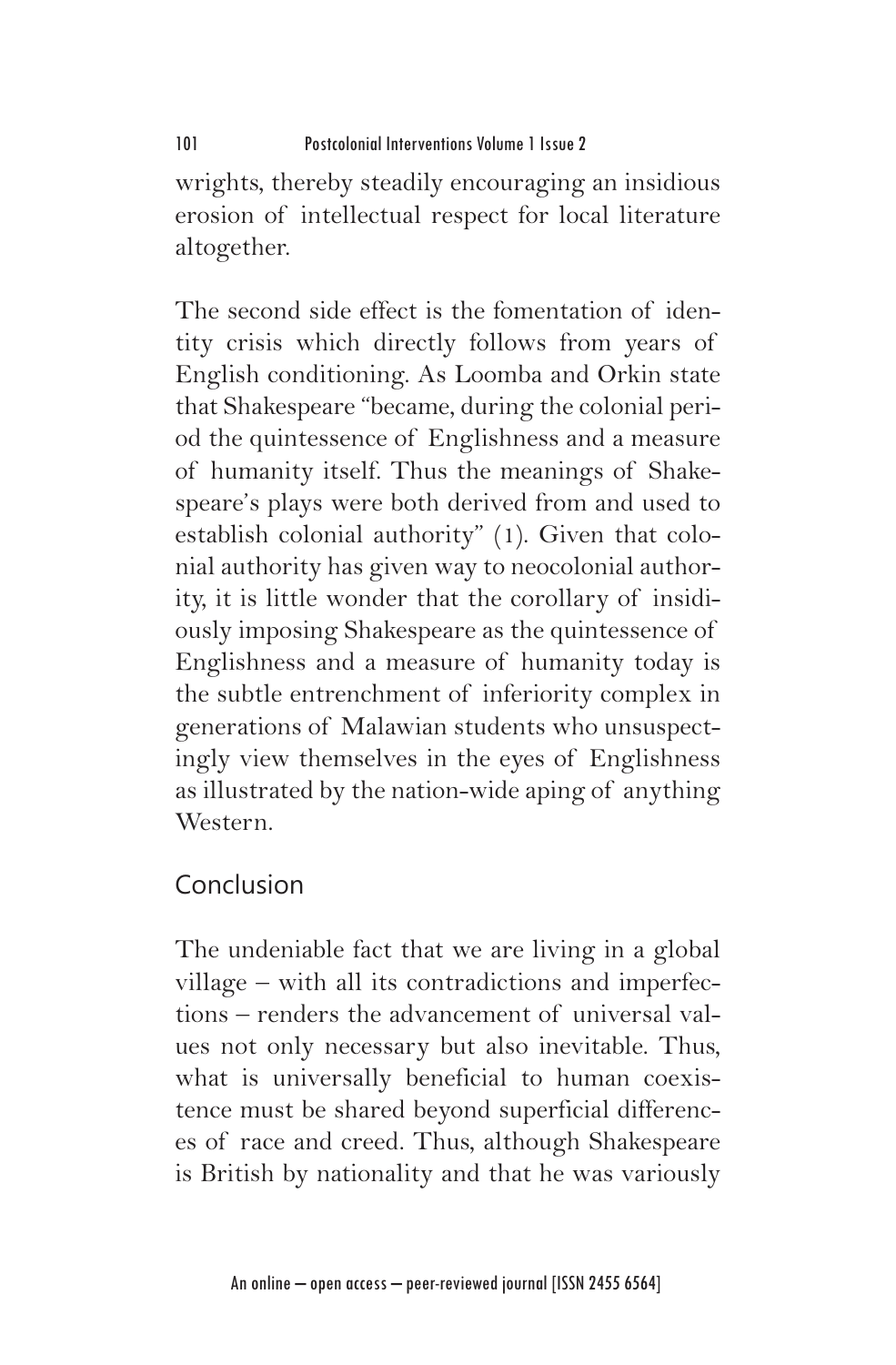exploited by British colonialism, his plays belong to the world at large because they inherently and apolitically deal with global values and education, especially since the study of literature, is the most effective way of inculcating these global values across different generations. Even though there are still potential neo-colonial pitfalls into which the study of Shakespeare may tumble, there are enough alternate avenues which his texts illuminatingly explore. It is this inexhaustible plurality that perhaps still ensures his popularity. Indeed, it is not surprising that even after his death in 1616 Shakespeare's plays still hold sway over the world today as a befitting global cultural property.

#### Notes

1. David Garrick was an English actor and theatre manager who was the foremost Shakespearean of his day who lived between 1717 and 1779.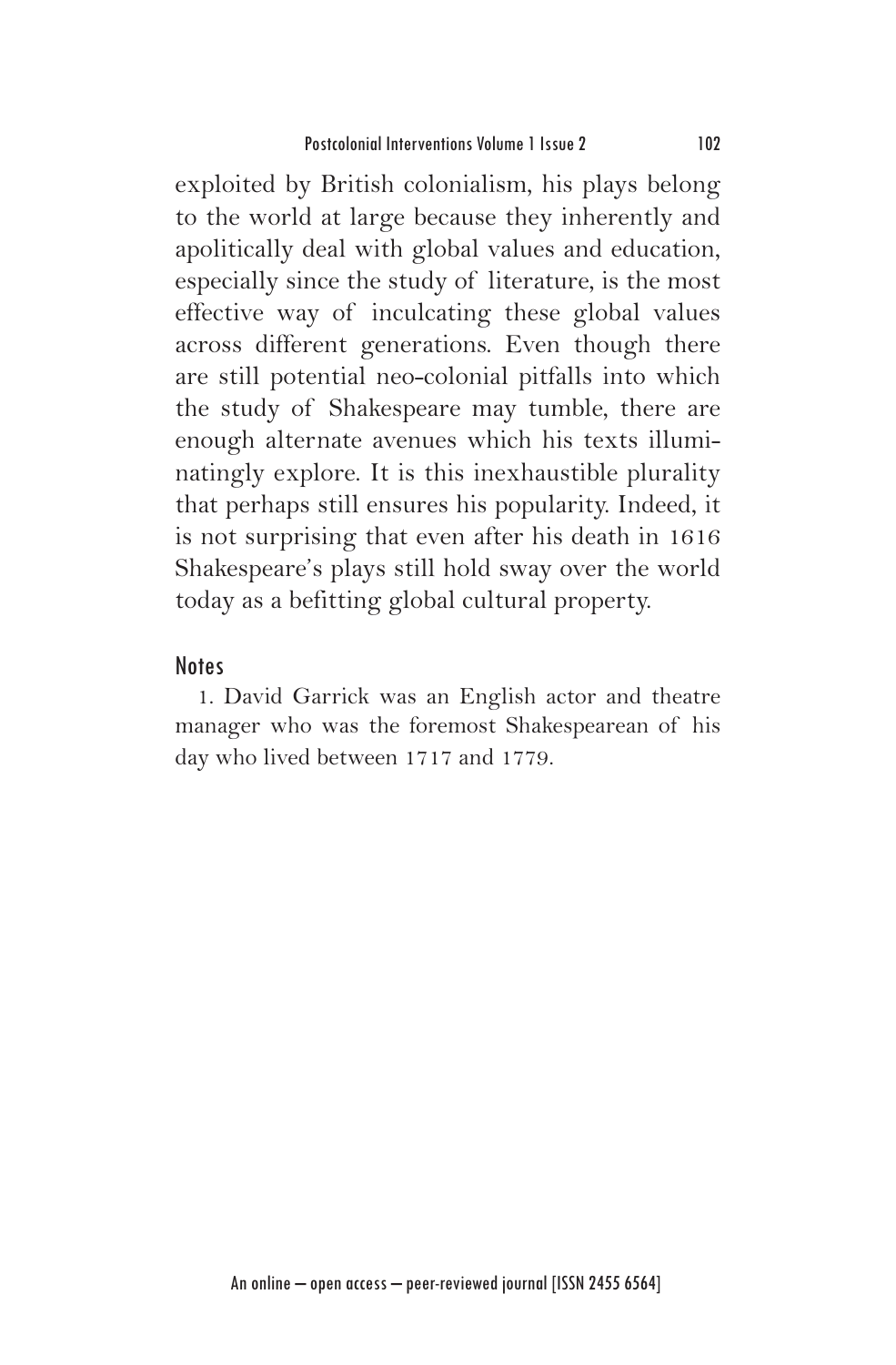#### Works Cited

- Armah, Ayi Kwei. "What Colonial Education Did to Africans." New African May 2006: 42+. Print.
- Ashcroft, Bill, Gareth Griffiths and Helen Tiffin. Post-colonial Studies: The Key Concepts (2nd ed). London and New York: Routledge, 2007. Print.
- Bhabha, Homi K. The Location of Culture. London and New York: Routledge, 1994. Print.
- Cartelli, Thomas. Repositioning Shakespeare: National Formations, Postcolonial Appropriations. London and New York: Routledge, 1999. Print.
- Derrida, Jacques. Of Grammatology. Trans. Gayatri Chakravorty Spivak. Baltimore and London: The Johns Hopkins University Press, 1997. Print.
- Dionne, Craig, and Parmita Kapadia, eds. Native Shakespeares: Indigenous Appropriations on a Global Stage. Hampshire: Ashgate Publishing Limited, 2008. Print.
- Dobson, Michael. The Making of the National Poet: Shakespeare, Adaptation and Authorship, 1660-1769. Oxford: Oxford University Press, 1995. Print.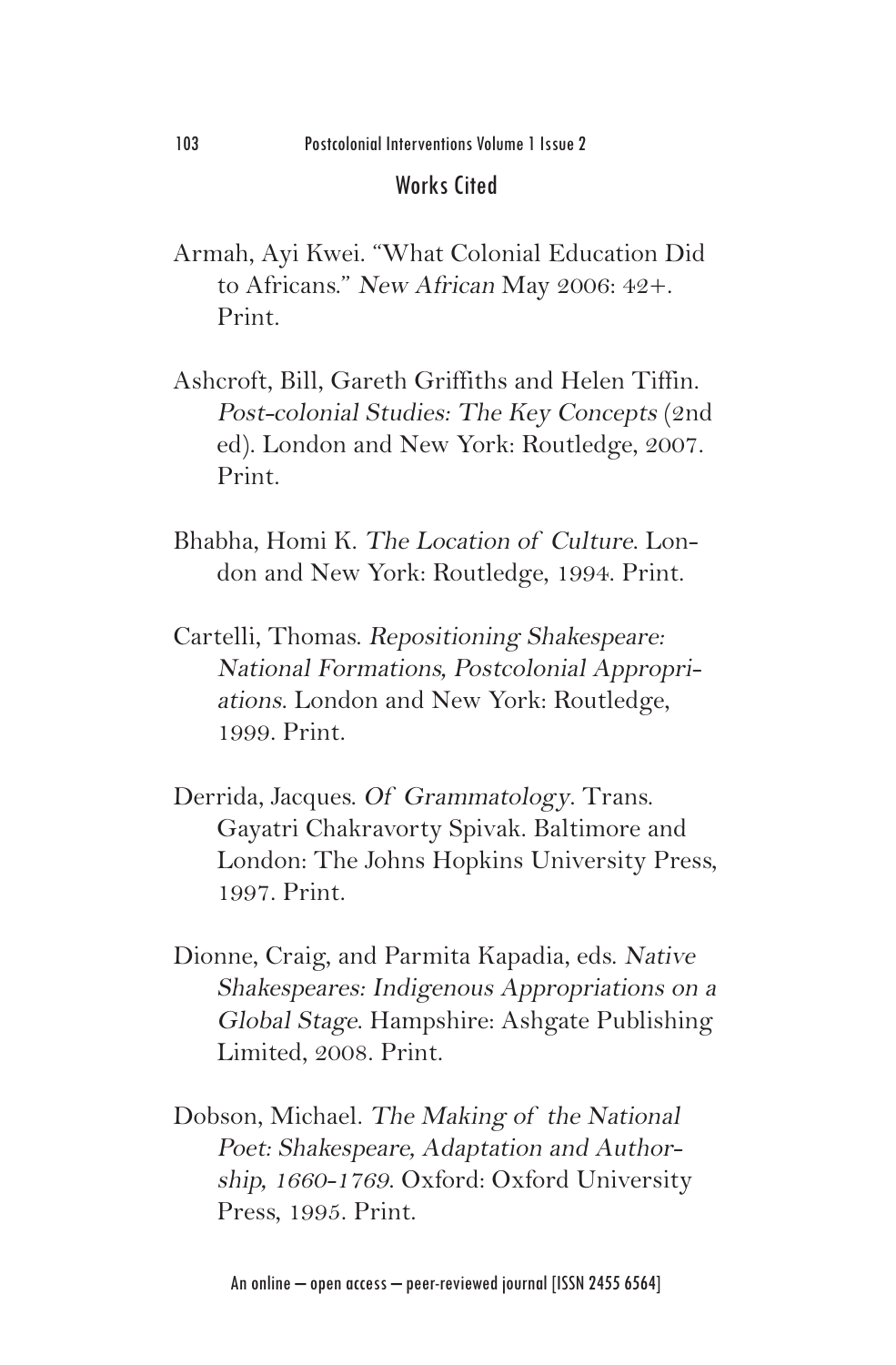- Elsom, John. ed. Is Shakespeare Still our Contemporary? London and New York: Routledge, 1989. Print.
- Foucault, Michel. The Archaeology of Knowledge and The Discourse on Language. Trans. A.M. Sheridan Smith. New York: Pantheon Books, 1972. Print.
- Habib, M.A.R. A History of Literary Criticism: From Plato to the Present. Oxford: Blackwell Publishing, 2005. Print.
- Irish, Tracy. "World Shakespeare Festival." Teaching Shakespeare: Policy, Pedagogy, Practice. 1(Spring 2012): 5. Print.
- Johnson, Samuel. in M.A.R. Habib. A History of Literary Criticism: From Plato to the Present. Oxford: Blackwell Publishing, 2005. Print.
- Loomba, Ania. Shakespeare, Race, and Colonialism. Oxford and New York: Oxford University Press, 2002. Print.
- Loomba, Ania, and Martin Orkin, eds. Post-colonial Shakespeare. London and New York: Routledge, 1998. Print.
- Ministry of Education, Science and Technology. Malawi Secondary Teaching Syllabus: Literature in English Forms 3-4. Domasi: Malawi Institute of Education, 2001. Print.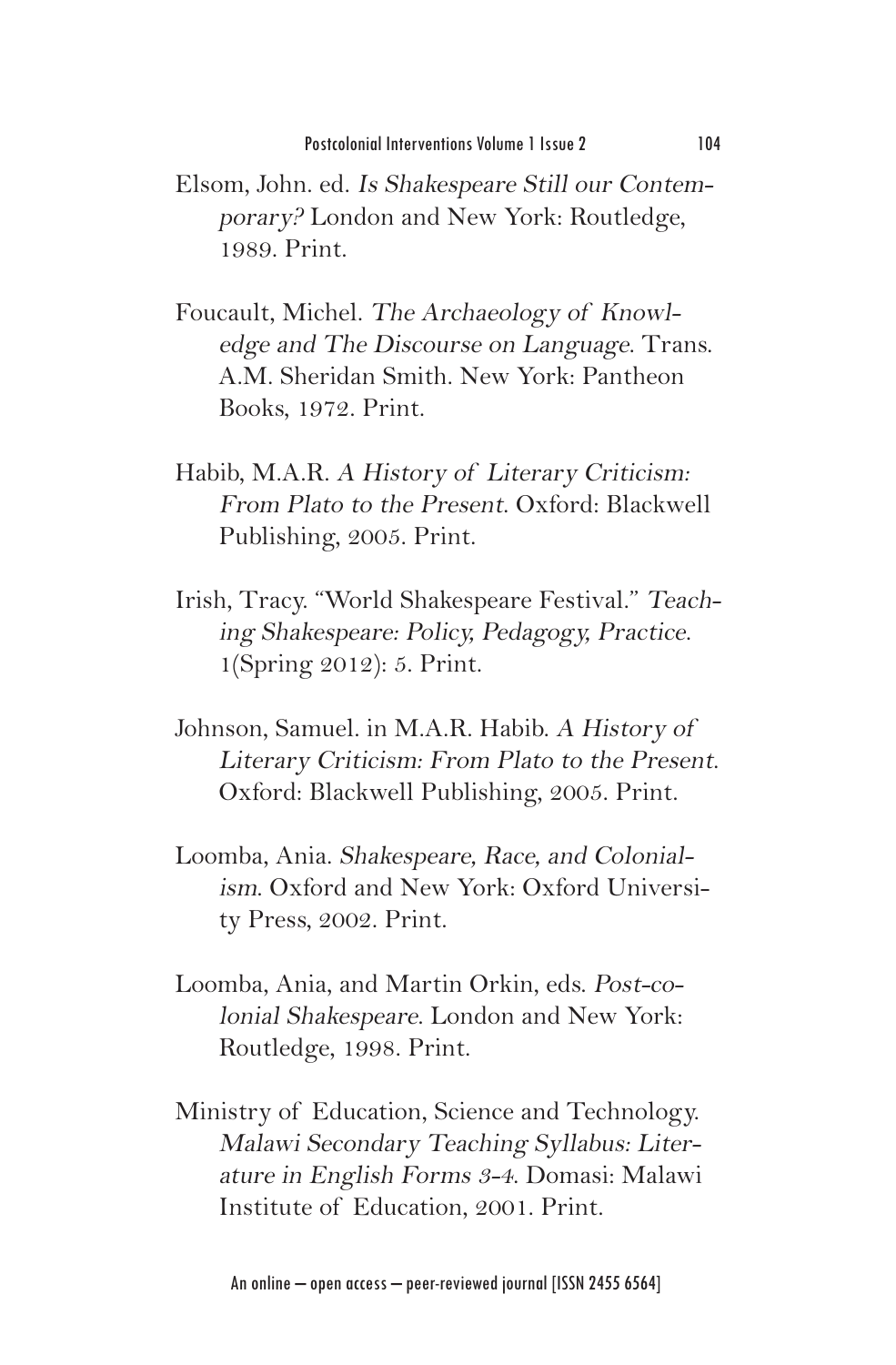- Nietzsche, Friedrich. The Anti-Christ, Ecce Homo, Twilight of the Idols and Other Writings. Eds. Ridley Aaron and Judith Norman. Trans. Judith Norman. Cambridge: Cambridge University Press, 2005. Print.
- Oponyo, Anjamile Mtila. "Foreword" in Ministry of Education, Science and Technology. Syllabus for English Forms 1 and 2. Domasi: Malawi Institute of Education, 2013. Print.
- Quayson, Ato. Postcolonialism: Theory, Practice or Process? Oxford: Polity Press, 2000. Print.
- Wa Thiong'o, Ngugi. Decolonizing the Mind: The Politics of Language in African Literature. Oxford and Nairobi: James Currey Ltd and East African Educational Publishers, 1986. Print.